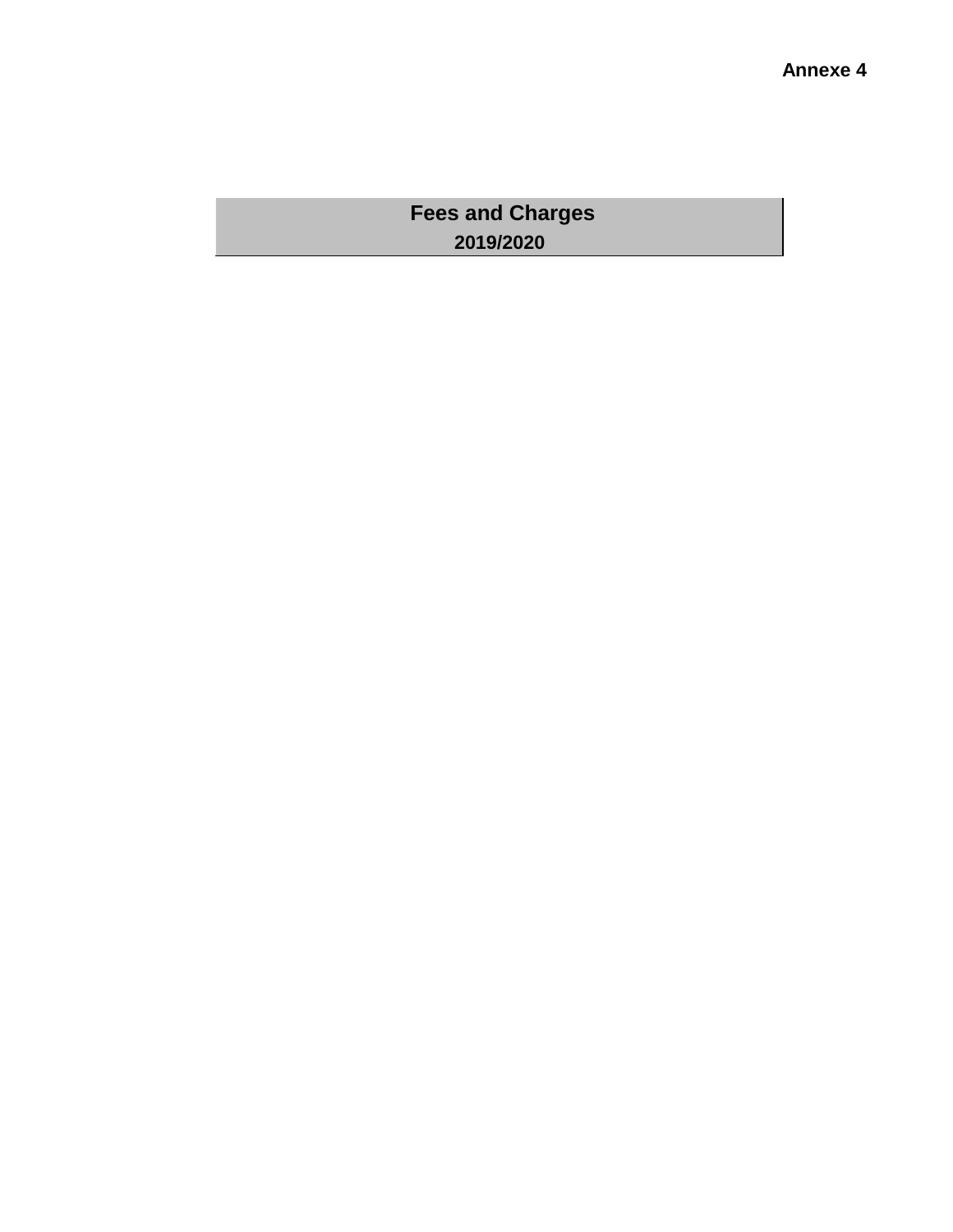# **Policy & Governance Schedule of Fees and Charges for 2019/2020**

|                             |                          | Unit of | VAT<br>Charge Indicator | Existing<br>Charge | <b>Proposed</b><br>Charge          | %<br>Increase                                               |
|-----------------------------|--------------------------|---------|-------------------------|--------------------|------------------------------------|-------------------------------------------------------------|
|                             |                          |         |                         | £                  | £                                  |                                                             |
| <b>Register of Electors</b> |                          |         |                         |                    | <b>These are Statutory Charges</b> |                                                             |
| Electronic Data             | Per 1,000 names or part  |         | OO.                     | 20.00              | 20.00                              | $0.0\%$                                                     |
|                             | thereof on each register |         | OO                      | 1.50               | 1.50                               | 0.0% (A flat rate fee is charged<br>plus a charge per 1,000 |
| Paper Data                  | Per 1,000 names or part  |         | OO                      | 10.00              | 10.00                              | 0.0% names on each register.)                               |
|                             | thereof on each register |         | OΟ                      | 5.00               | 5.00                               | $0.0\%$                                                     |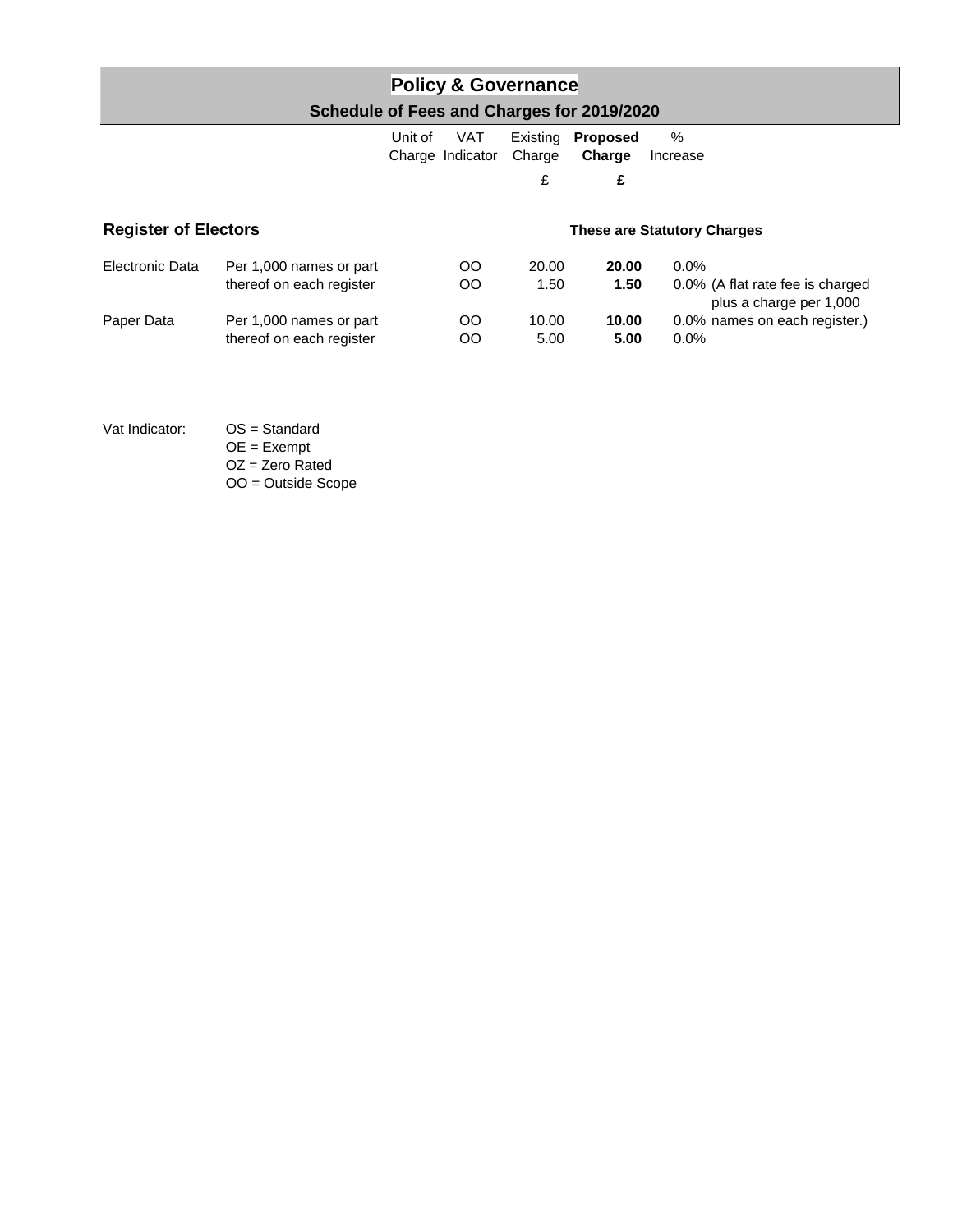| <b>Policy &amp; Governance</b>             |  |
|--------------------------------------------|--|
| Schedule of Fees and Charges for 2019/2020 |  |

|                                                                     | Unit of<br>Charge | <b>VAT</b><br>Indicator | Existing<br>Charge | <b>Proposed</b><br>Charge | $\%$<br>Increase |
|---------------------------------------------------------------------|-------------------|-------------------------|--------------------|---------------------------|------------------|
| <b>Democratic Representation</b>                                    |                   |                         | £                  | £                         |                  |
| Annual Charges for supply of Committee Agendas                      |                   |                         |                    |                           |                  |
| Meetings of Full Council                                            | Per Copy          | OZ.                     | 45.00              | 45.00                     | $0.0\%$          |
| Area Planning Committees (All)                                      | Per Copy          | OZ.                     | 104.00             | 105.00                    | 1.0%             |
| Individual Area Planning Committee                                  | Per Copy          | OZ.                     | 35.00              | 35.00                     | 0.0%             |
| Executive                                                           | Per Copy          | OZ.                     | 69.00              | 70.00                     | 1.4%             |
| <b>Others</b>                                                       | Per Copy          | OZ.                     | 35.00              | 35.00                     | $0.0\%$          |
| <b>Other Charges</b>                                                |                   |                         |                    |                           |                  |
| Photocopying (A4/A3) (Print Room Only)                              | Per Copy          | ΟS                      | 0.20               | 0.20                      | $0.0\%$          |
| <b>Copies of Committee Documents</b><br>(including webcasts on DVD) | Per Copy          | OS                      | 9.00               | 10.00                     | 11.1%            |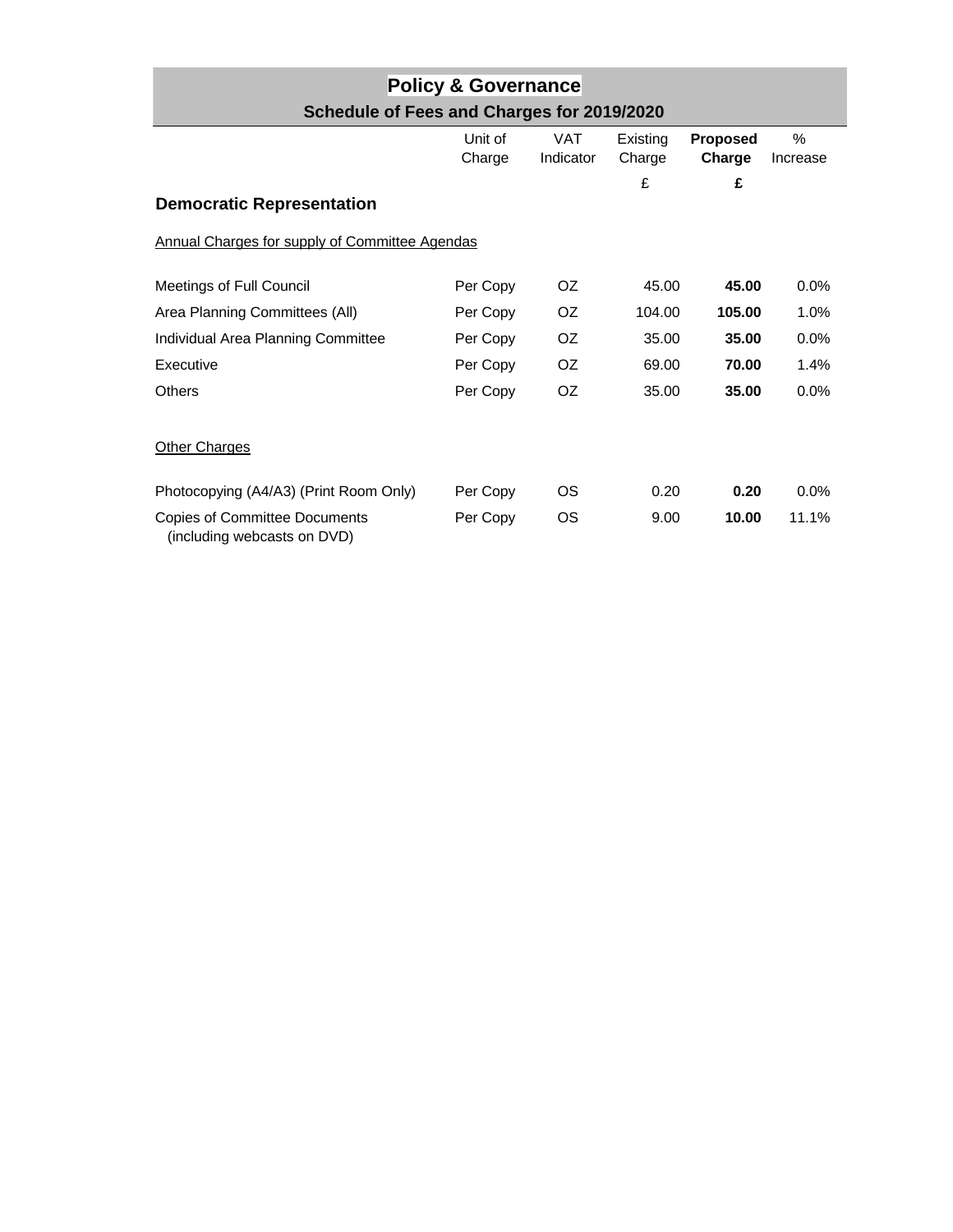| <b>Policy &amp; Governance</b>             |  |
|--------------------------------------------|--|
| Schedule of Fees and Charges for 2019/2020 |  |

|                                                                                                                           | Unit of<br>Charge                                    | <b>VAT</b><br>Indicator                     | Existing<br>Charge                | <b>Proposed</b><br>Charge         | $\frac{0}{0}$<br>Increase       |
|---------------------------------------------------------------------------------------------------------------------------|------------------------------------------------------|---------------------------------------------|-----------------------------------|-----------------------------------|---------------------------------|
|                                                                                                                           |                                                      |                                             | £                                 | £                                 |                                 |
| <b>Land Charges</b>                                                                                                       |                                                      |                                             |                                   |                                   |                                 |
| <b>LLC1 Official Search</b><br>LLC1 additional parcel of land<br>Con29 (inc SCC)<br>Full Land Charges Search (inc. SCC)   | Per Search<br>Per Parcel<br>Per Search<br>Per Search | $_{\rm OO}$<br>OO<br><b>OS</b><br><b>OS</b> | 43.00<br>5.00<br>245.00<br>288.00 | 43.00<br>5.00<br>245.00<br>288.00 | 0.0%<br>0.0%<br>$0.0\%$<br>0.0% |
| <b>Printed Part II</b><br>- Enquiries Con29O listed<br>- Each additional enquiry with Con 29<br>- Each Additional Enquiry | per Enquiry<br>per Enquiry<br>per Enquiry            | OS<br>OS.<br>OO                             | 18.00<br>27.60<br>23.00           | 18.00<br>27.60<br>23.00           | $0.0\%$<br>0.0%<br>0.0%         |
| Search single part of Register<br><b>Con 29</b>                                                                           | per Enquiry<br>per Question                          | OO<br><b>OS</b>                             | 4.00<br>3.00                      | 4.00<br>3.00                      | 0.0%<br>0.0%                    |
| Search and Photocopying Legal<br>Agreements, Searches etc.                                                                | Minimum<br>Charge based<br>upon $15-$<br>minute unit | OS                                          | 10.00                             | 15.00                             | 50.0%                           |
| Search and Photocopying A1 Plans/<br><b>Dyeline Copies</b>                                                                | Per Copy                                             | OS                                          | 10.00                             | 15.00                             | 50.0%                           |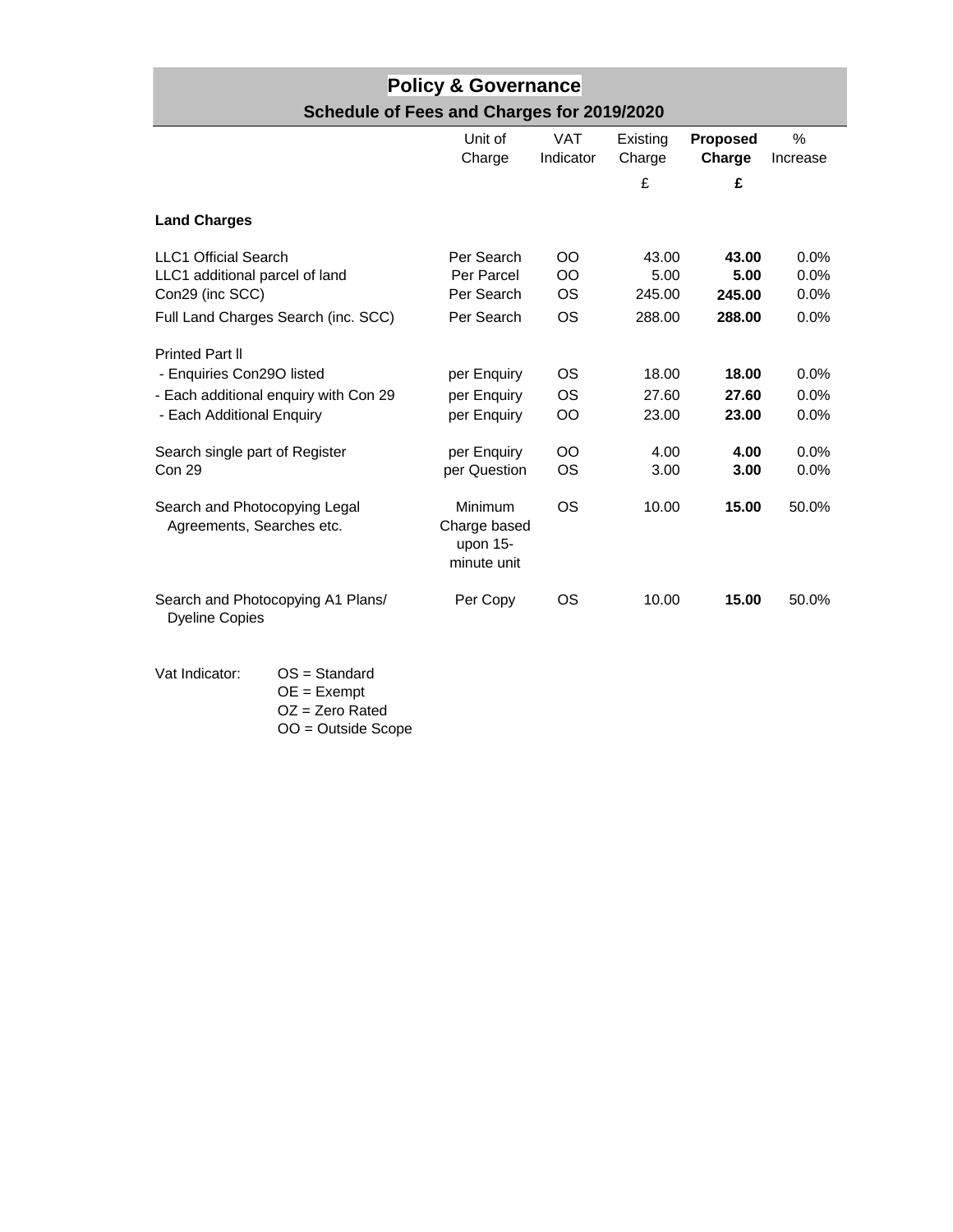| <b>Policy &amp; Governance</b><br>Schedule of Fees and Charges for 2019/2020 |                                                                               |                   |                  |                    |                              |                  |  |
|------------------------------------------------------------------------------|-------------------------------------------------------------------------------|-------------------|------------------|--------------------|------------------------------|------------------|--|
|                                                                              |                                                                               | Unit of<br>Charge | VAT<br>Indicator | Existing<br>Charge | <b>Proposed</b><br>Charge    | $\%$<br>Increase |  |
|                                                                              |                                                                               |                   |                  | £                  | £                            |                  |  |
| <b>Legal Expenses</b>                                                        |                                                                               |                   |                  |                    |                              |                  |  |
|                                                                              | Freedom of Information/<br><b>Environmental Information Regulations</b>       |                   | OO.              | By                 | By<br>Arrangemen Arrangement |                  |  |
| <b>Proof of Life Certificates</b>                                            |                                                                               |                   | OO.              | 38.00              | 38.00                        | $0.0\%$          |  |
| Vat Indicator:                                                               | $OS = Standard$<br>$OE = Exempt$<br>$OZ = Zero$ Rated<br>$OO = Outside Score$ |                   |                  |                    |                              |                  |  |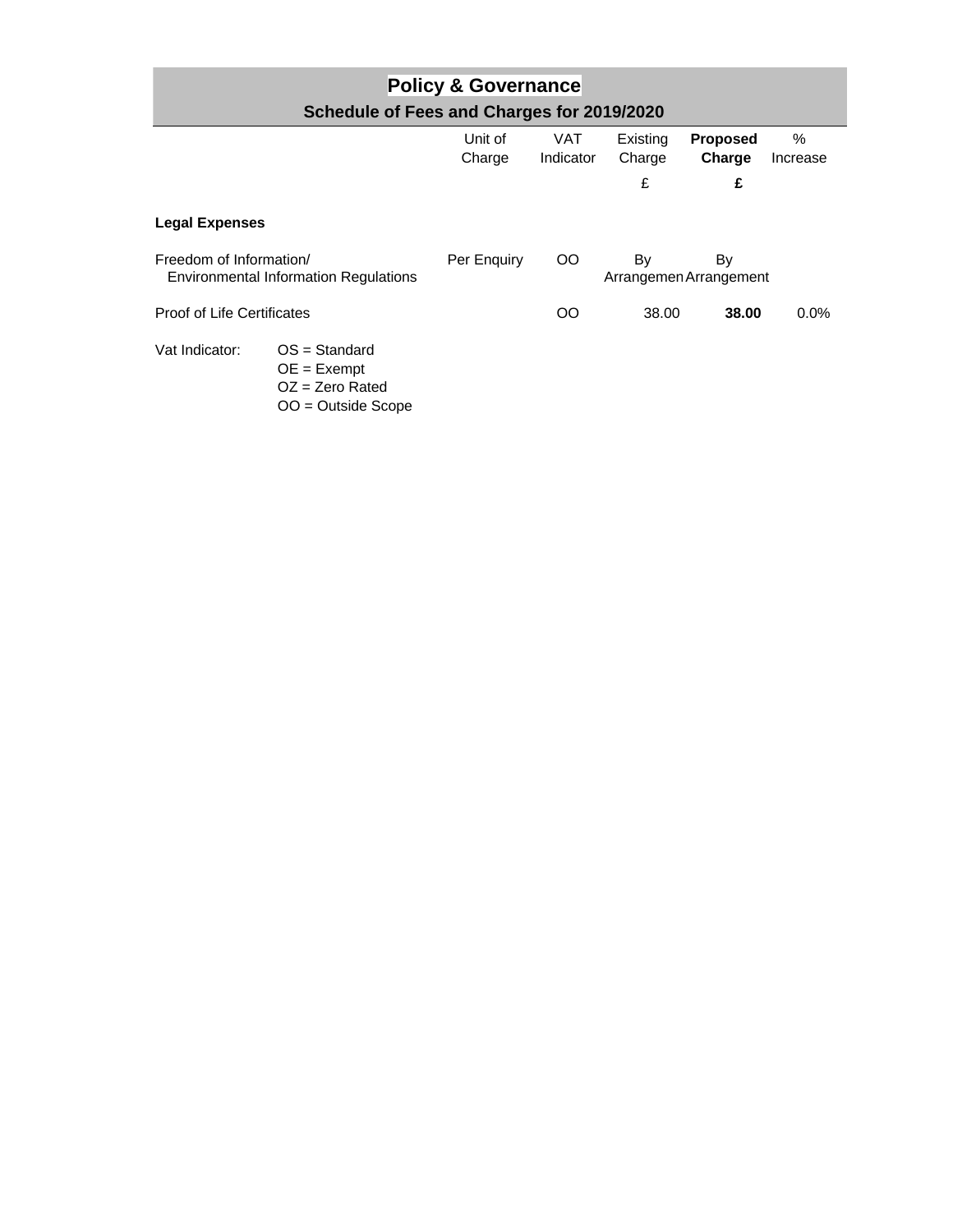| <b>Policy and Governance</b><br>Schedule of Fees and Charges for 2019/2020 |                                     |                   |                  |                         |                                |                  |  |  |  |
|----------------------------------------------------------------------------|-------------------------------------|-------------------|------------------|-------------------------|--------------------------------|------------------|--|--|--|
|                                                                            |                                     | Unit of<br>Charge | VAT<br>Indicator | Existing<br>Charge<br>£ | <b>Proposed</b><br>Charge<br>£ | $\%$<br>Increase |  |  |  |
| <b>Corporate Management</b>                                                |                                     |                   |                  |                         |                                |                  |  |  |  |
| Sale of Annual Financial Report                                            |                                     | Per Copy          | OZ.              | 10.00                   | 11.00                          | 10%              |  |  |  |
| Sale of Annual Budget                                                      |                                     | Per Copy          | OZ.              | 10.00                   | 11.00                          | 10%              |  |  |  |
| Vat Indicator:                                                             | $OS = Standard$<br>~-<br>European A |                   |                  |                         |                                |                  |  |  |  |

OE = Exempt

OZ = Zero Rated OO = Outside Scope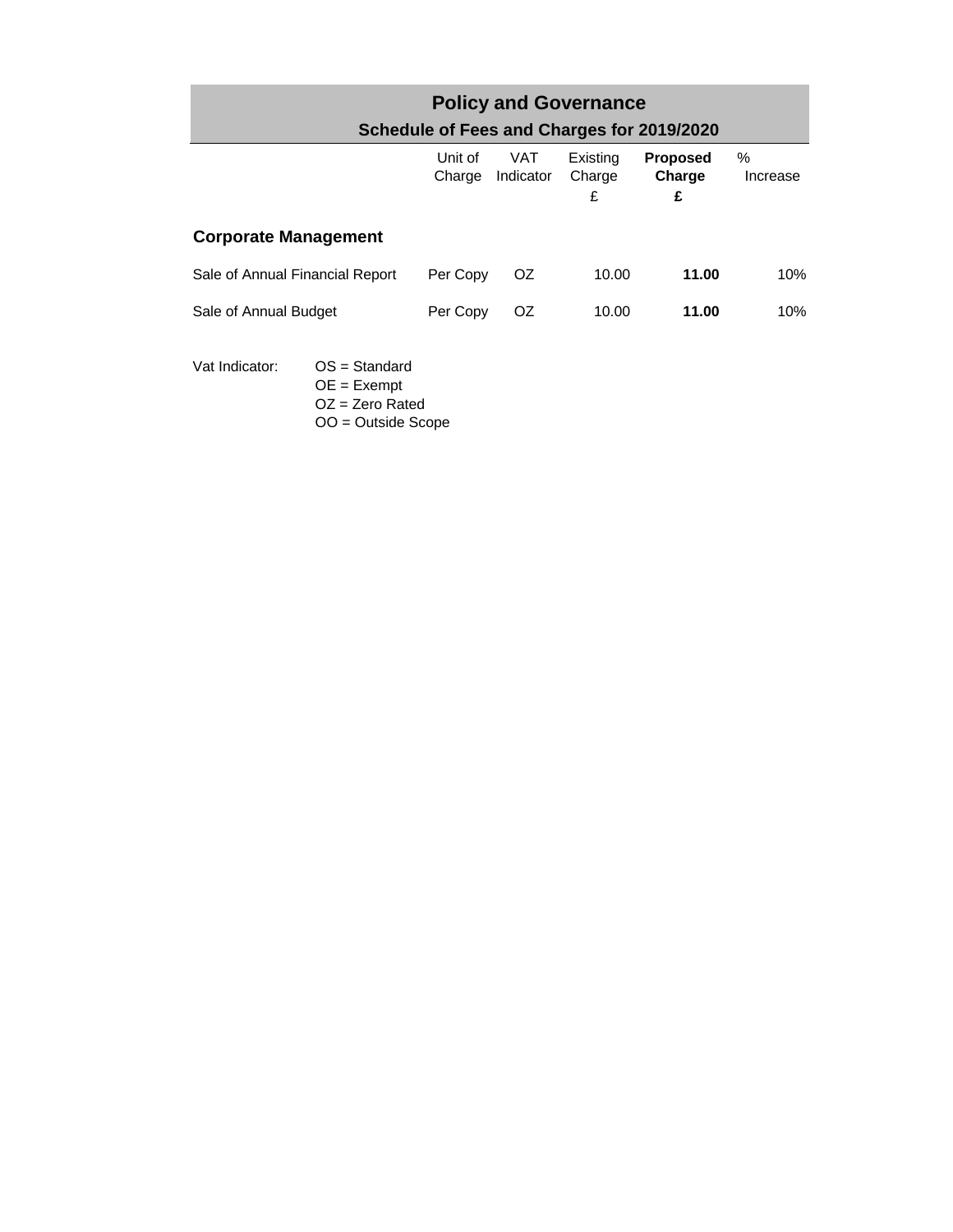| <b>Planning Service</b><br>Schedule of Fees and Charges for 2019/2020                                                                               |                                          |                                        |                                                                             |                                                                             |                                                      |  |
|-----------------------------------------------------------------------------------------------------------------------------------------------------|------------------------------------------|----------------------------------------|-----------------------------------------------------------------------------|-----------------------------------------------------------------------------|------------------------------------------------------|--|
|                                                                                                                                                     | Unit of<br>Charge                        | <b>VAT</b><br>Indicator                | Existing<br>Charge                                                          | Charge                                                                      | %<br>Increase                                        |  |
| <b>Development Control</b>                                                                                                                          |                                          |                                        |                                                                             | £                                                                           |                                                      |  |
| <b>Planning Application Fees</b><br>Statutory Fees set by government - increase of 20% from January 2018                                            | Various                                  | OO                                     | Various                                                                     | Various                                                                     |                                                      |  |
| Supply of Weekly Lists of<br><b>Planning Applications</b>                                                                                           | Per Annum                                | ΟZ                                     | 200.00                                                                      | 220.00                                                                      | 10.0%                                                |  |
| <b>Search and Photocopying</b>                                                                                                                      |                                          |                                        |                                                                             |                                                                             |                                                      |  |
| Copies of documents (general)                                                                                                                       | First page £1.00<br>20p/sheet thereafter | ОS                                     | 1.00                                                                        | 1.00<br>45p/sheet thereafter                                                | 0.0%                                                 |  |
| Decision notices and other standard documents                                                                                                       |                                          | OO                                     | 10.00                                                                       | 20.00                                                                       | 100.0%                                               |  |
| A0<br>A1 Plans / Dyeline Copies<br>A2<br>A3<br>A4                                                                                                   | Per Copy                                 | OS                                     | 20.00                                                                       | 26.00<br>22.00<br>15.00<br>11.00<br>8.00                                    | 10.0%                                                |  |
| High Hedges                                                                                                                                         | Per Property<br>(Minimum<br>Charge)      | OO                                     | 500.00                                                                      | 500.00                                                                      | 0.0%                                                 |  |
| <b>Pre-Application Charges</b><br>(charges shown inclusive of VAT)<br><b>Planning Surgeries</b><br>-Householder                                     |                                          | OS                                     | 60.00                                                                       | 62.00                                                                       | 3.3%                                                 |  |
| -Householder                                                                                                                                        |                                          | OS                                     | 95.00                                                                       | 98.00                                                                       | 3.2%                                                 |  |
| -One dwelling & other development<br>-2-5 dwellings<br>-6-10 dwellings<br>-10-25 dwellings<br>-26+ dwellings<br>100-500 dwellings<br>500+ dwellings |                                          | ОS<br>ОS<br>ОS<br>ОS<br>ОS<br>ОS<br>OS | 200.00<br>500.00<br>900.00<br>2,500.00<br>5,000.00<br>7,500.00<br>10,000.00 | 205.00<br>512.00<br>922.00<br>2,560.00<br>5,120.00<br>7,680.00<br>10,240.00 | 2.5%<br>2.4%<br>2.4%<br>2.4%<br>2.4%<br>2.4%<br>2.4% |  |
| Commercial Floor space<br>≤150m2<br>- 150m2 - 500m2<br>- 501m2 - 1,000m2<br>$-1,000+$ m2                                                            |                                          | ОS<br>OS<br>OS<br>ОS                   | 200.00<br>500.00<br>2,500.00<br>3,500.00                                    | 205.00<br>512.00<br>2,560.00<br>3,584.00                                    | 2.5%<br>2.4%<br>2.4%<br>2.4%                         |  |
| Other developmen Change of Use<br>non-commercial, equine, commercial                                                                                |                                          | OS                                     | 200.00                                                                      | 205.00                                                                      | 2.5%                                                 |  |
| Amended pre-application                                                                                                                             |                                          |                                        |                                                                             | 50% original charge                                                         |                                                      |  |
| Development Control Consultative Forum                                                                                                              |                                          | ОS                                     | 5,000.00                                                                    | 5,000.00                                                                    | 0.0%                                                 |  |
| Research Fee                                                                                                                                        |                                          | ОS                                     | 100.00                                                                      | 110.00                                                                      | 10.0%                                                |  |
| <b>Validation Checks</b>                                                                                                                            |                                          | ОS                                     | 50.00                                                                       | 55.00                                                                       | 10.0%                                                |  |
| Listed Building & Conservation Area Advice                                                                                                          |                                          | ОS                                     | 200.00                                                                      | 250.00                                                                      | 25.0%                                                |  |
| <b>Tree Advice</b>                                                                                                                                  |                                          | ОS                                     | 40.00                                                                       | 50.00                                                                       | 25.0%                                                |  |
| Charging for meetings as part of application                                                                                                        |                                          | ОS                                     |                                                                             | 100.00                                                                      |                                                      |  |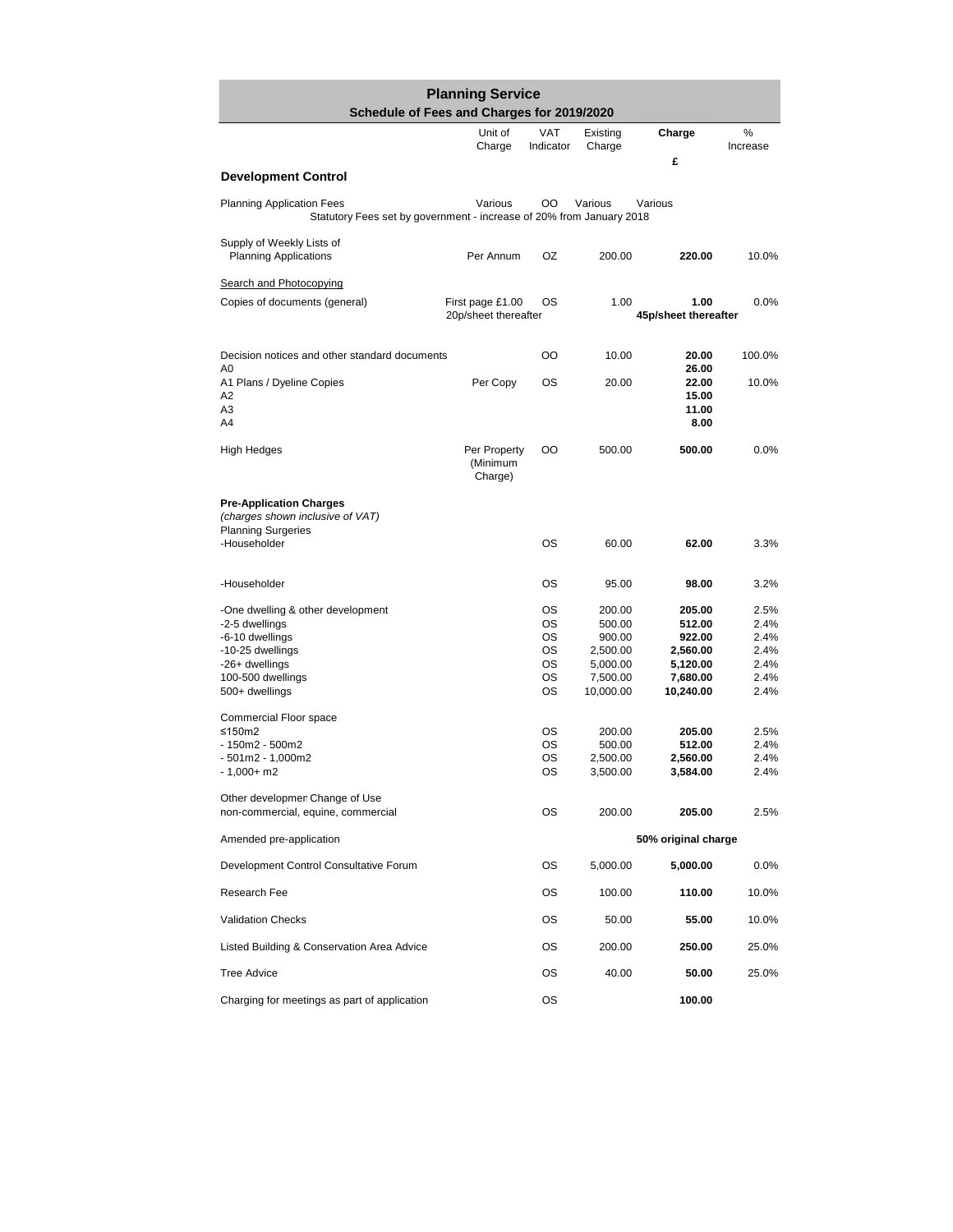| <b>Planning Service</b><br>Schedule of Fees and Charges for 2019/2020 |                   |                         |                    |                 |                           |  |  |
|-----------------------------------------------------------------------|-------------------|-------------------------|--------------------|-----------------|---------------------------|--|--|
|                                                                       | Unit of<br>Charge | <b>VAT</b><br>Indicator | Existing<br>Charge | Charge          | $\frac{0}{0}$<br>Increase |  |  |
|                                                                       |                   |                         |                    | £               |                           |  |  |
| <b>Other Planning Services</b>                                        |                   |                         |                    |                 |                           |  |  |
| Waverley Borough Local Plan                                           |                   |                         |                    |                 |                           |  |  |
| - Waverley residents & organisations                                  | Per Copy          | OZ.                     | 40.00              | 0.00            | $-100.0%$                 |  |  |
| - Non-Waverley residents & organisations                              | Per Copy          | OZ.                     | 60.00              | 0.00            | $-100.0%$                 |  |  |
| Local Plan - Maps                                                     |                   |                         |                    |                 |                           |  |  |
| - Waverley residents & organisations                                  | Per Copy          | OZ.                     | 25.00              | 0.00            | $-100.0%$                 |  |  |
| - Non-Waverley residents & organisations                              | Per Copy          | OZ.                     | 40.00              | 0.00            | $-100.0%$                 |  |  |
| 2002 Local Plan document (no maps)                                    | Per Copy          | OZ.                     |                    | 20.00           |                           |  |  |
| Local Plan Part 1 (February 2018) (including maps)                    | Per Copy          | OZ.                     |                    | 50.00           |                           |  |  |
| (Maps only)                                                           | Per Copy          | OZ                      |                    | 28.00           |                           |  |  |
| Self Build and Custom Housebuilding Register                          |                   |                         |                    |                 |                           |  |  |
| - Entry to the Register                                               | Per application   | OS.                     | 25.00              | 30.00           | 20.0%                     |  |  |
| - Fee to remain on Register                                           | Per Annum         | OS                      | 10.00              | 15.00           | 50.0%                     |  |  |
| (applies from 31st October 2018)                                      |                   |                         |                    |                 |                           |  |  |
|                                                                       |                   |                         |                    |                 |                           |  |  |
|                                                                       |                   |                         |                    |                 |                           |  |  |
| House Name Changes, Street Naming and Numbering                       |                   |                         |                    |                 |                           |  |  |
| Property name additions/amendments                                    |                   |                         |                    |                 |                           |  |  |
| Rename a road                                                         |                   |                         | 300.00             | 308.00          | 2.7%                      |  |  |
| Rename a property                                                     |                   |                         | 100.00             | 103.00          | 3.0%                      |  |  |
| Numbering of new properties                                           |                   |                         |                    |                 |                           |  |  |
| Plots                                                                 |                   |                         |                    |                 |                           |  |  |
|                                                                       |                   |                         |                    |                 |                           |  |  |
| First plot of any new development<br>Additional plots 2 to 20         |                   | OO<br>OO                | 200.00<br>40.00    | 205.00<br>41.00 | 2.5%<br>2.5%              |  |  |
| Additional plots 21 and above                                         |                   | OO                      | 30.00              | 31.00           | 3.3%                      |  |  |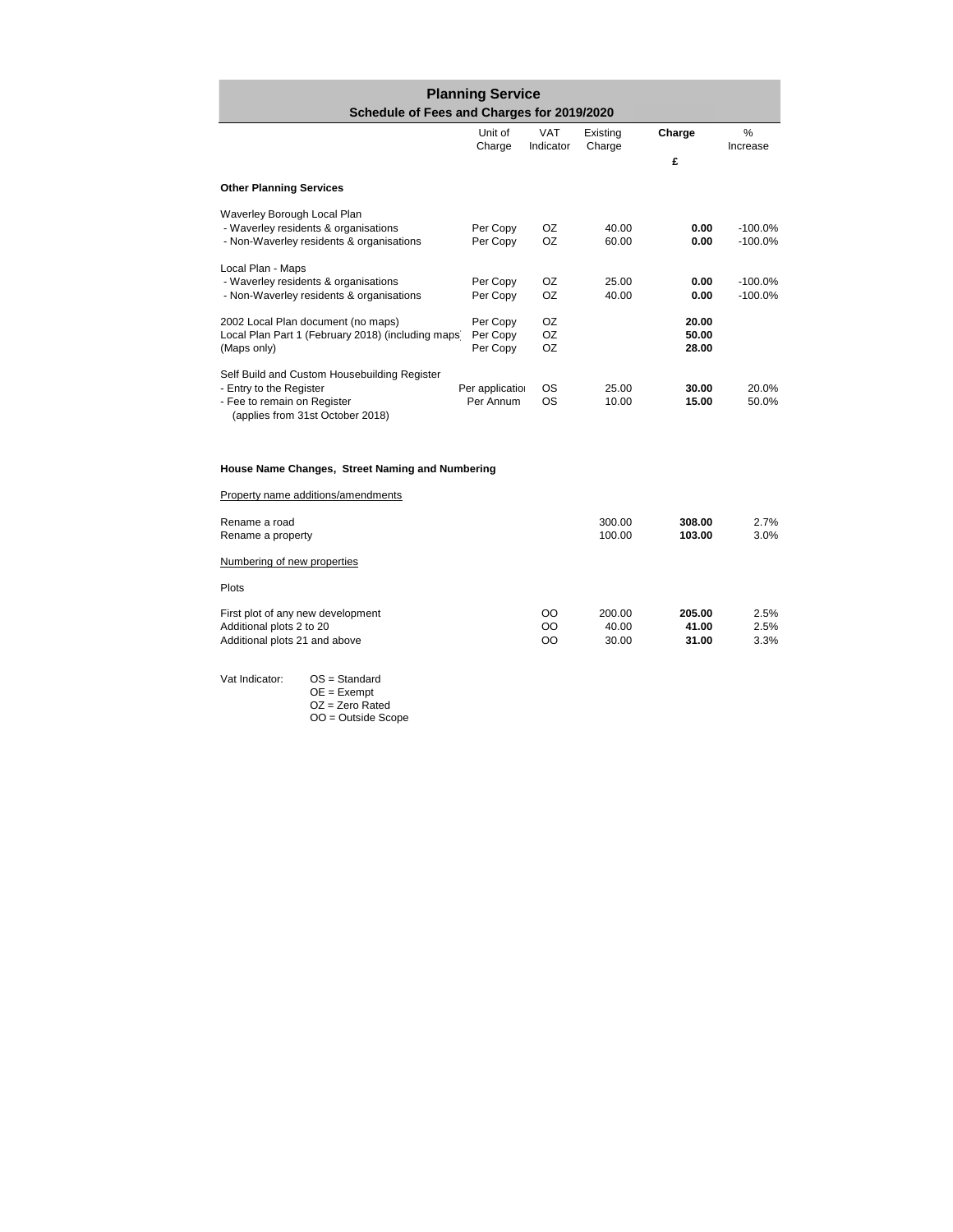| <b>Planning Service</b><br>Schedule of Fees and Charges for 2019/2020 |                                                                               |                   |                         |                                                                               |        |                  |  |
|-----------------------------------------------------------------------|-------------------------------------------------------------------------------|-------------------|-------------------------|-------------------------------------------------------------------------------|--------|------------------|--|
|                                                                       |                                                                               | Unit of<br>Charge | <b>VAT</b><br>Indicator | Existing<br>Charge                                                            | Charge | $\%$<br>Increase |  |
|                                                                       |                                                                               |                   |                         |                                                                               | £      |                  |  |
| <b>Building Control</b>                                               |                                                                               |                   |                         |                                                                               |        |                  |  |
| <b>Building Control Fees</b>                                          |                                                                               | Various           | <b>OS</b>               | Locally determined fees in accordance<br>with LGA Building Regulations Scheme |        |                  |  |
| Search and Photocopying<br>Enquiries (Building Control)               |                                                                               | Minimum<br>Charge | <b>OS</b>               | 40.00                                                                         | 41.00  | 2.5%             |  |
| Copy Building Control certificate                                     |                                                                               |                   | <sub>00</sub>           | 10.00                                                                         | 11.00  | 10.0%            |  |
| Vat Indicator:                                                        | $OS = Standard$<br>$OE = Exempt$<br>$OZ = Zero$ Rated<br>$OO = Outside Score$ |                   |                         |                                                                               |        |                  |  |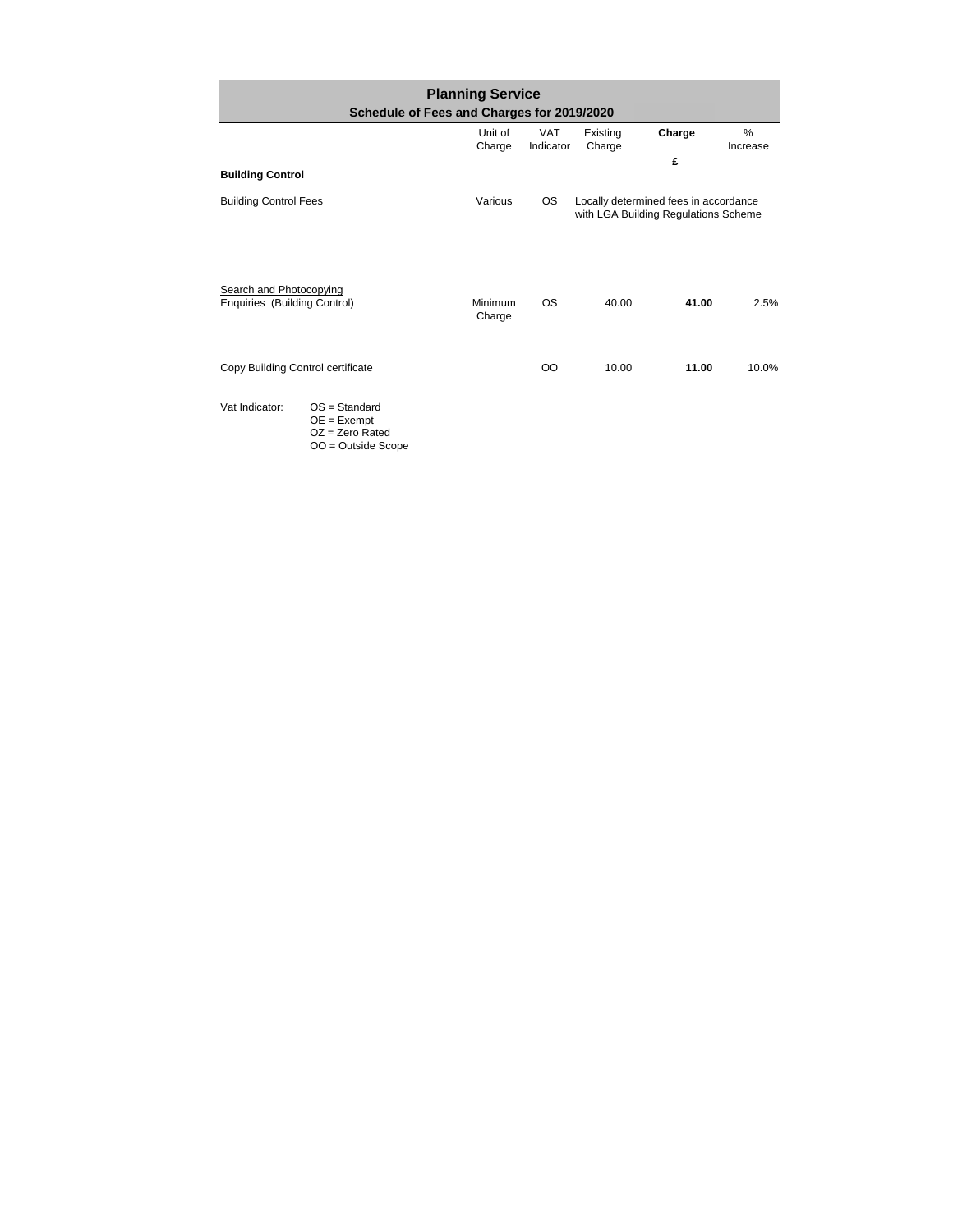| <b>Customer and Corporate Services</b>                                                                   |                                        |                         |                         |                  |               |  |  |  |
|----------------------------------------------------------------------------------------------------------|----------------------------------------|-------------------------|-------------------------|------------------|---------------|--|--|--|
|                                                                                                          | Schedule of Fees and Charges 2019/2020 |                         |                         |                  |               |  |  |  |
|                                                                                                          | Unit of<br>Charge                      | <b>VAT</b><br>Indicator | Existing<br>Charge<br>£ | Charge<br>£      | %<br>Increase |  |  |  |
| <b>Property and Development Services</b>                                                                 |                                        |                         |                         |                  |               |  |  |  |
| <b>Surveyor's Fees</b>                                                                                   |                                        |                         |                         |                  |               |  |  |  |
| Request from owners/occupiers to<br>purchase additional land                                             | Per Request                            | <b>OS</b>               | 500.00                  | 520.00           | 4.0%          |  |  |  |
| Request from owners/occupiers for<br>the grant of a permanent easement                                   | Per Request                            | <b>OS</b>               | 500.00                  | 520.00           | 4.0%          |  |  |  |
| Request for access/drainage rights                                                                       | Per Request                            | <b>OS</b>               | 500.00                  | 520.00           | 4.0%          |  |  |  |
| Request for assignment of leases<br>(where lease allows)                                                 | Per Request                            |                         |                         |                  |               |  |  |  |
| <b>Residential Premises</b><br><b>Commercial Tenancies</b>                                               |                                        | <b>OS</b><br><b>OS</b>  | 250.00<br>600.00        | 260.00<br>620.00 | 4.0%<br>3.3%  |  |  |  |
| Request for landlord's consent for<br>change of use/sub-letting/alterations<br>etc. (where lease allows) | Per Request                            |                         |                         |                  |               |  |  |  |
| <b>Residential Premises</b><br><b>Commercial Tenancies</b>                                               |                                        | <b>OS</b><br><b>OS</b>  | 250.00<br>600.00        | 260.00<br>620.00 | 4.0%<br>3.3%  |  |  |  |
| Grant of licence to use land or<br>accessway                                                             | Per Request                            | OS                      | 250.00                  | 260.00           | 4.0%          |  |  |  |
| Request for a tenant's reference                                                                         | Per Request                            | OS                      | 150.00                  | 155.00           | 3.3%          |  |  |  |
| Discharge of a covenant                                                                                  | Per Request                            | ΟS                      | 450.00                  | 465.00           | 3.3%          |  |  |  |
| Request for Wayleave                                                                                     | Per Request                            | <b>OS</b>               | 300.00                  | 310.00           | 3.3%          |  |  |  |
| Grant/renewal of lease (where<br>appropriate)<br>Commercial<br>Sports Clubs/Community Groups etc         | Per Request                            | <b>OS</b><br><b>OS</b>  | 500.00<br>250.00        | 520.00<br>260.00 | 4.0%<br>4.0%  |  |  |  |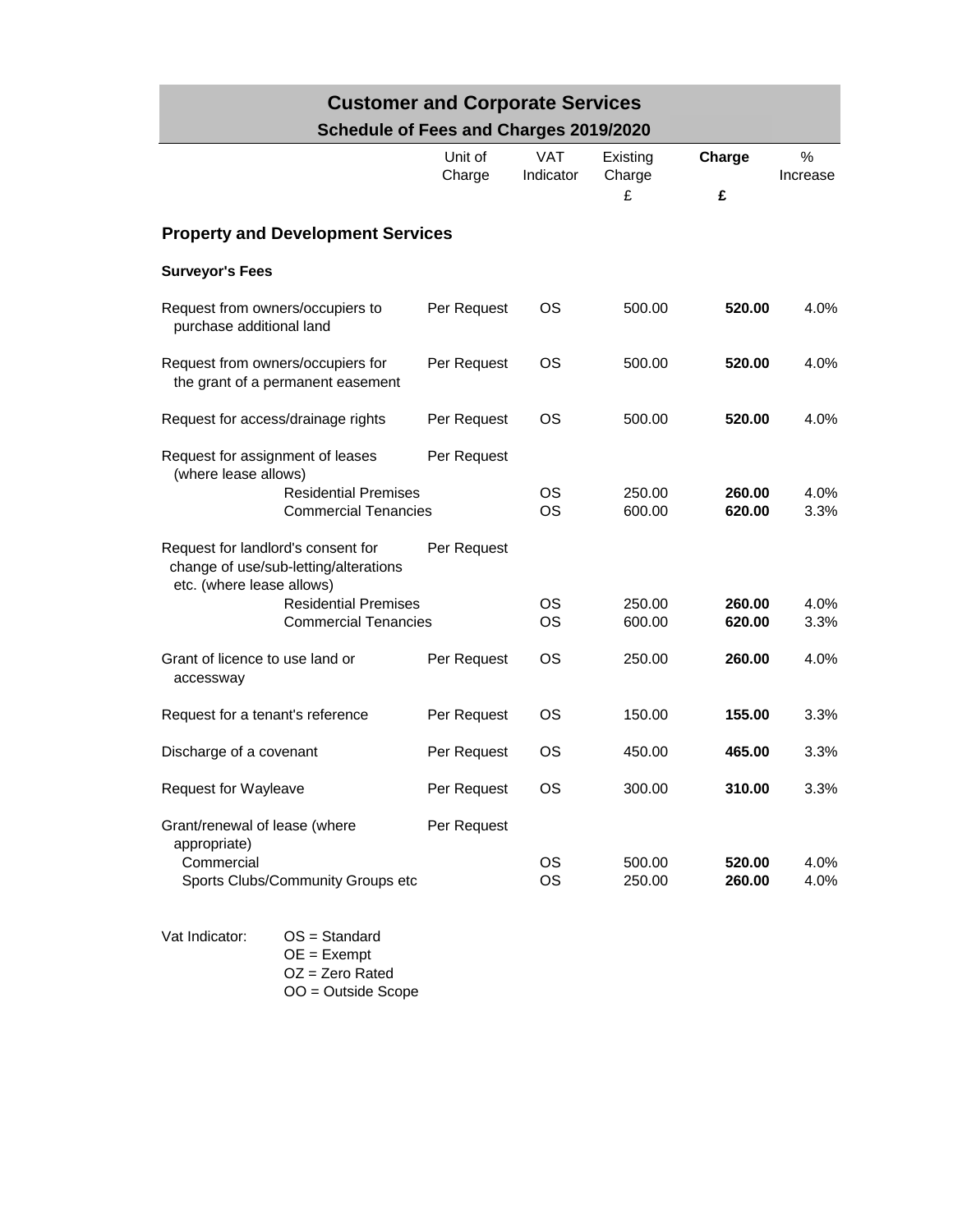## **Finance Schedule of Fees and Charges for 2019/2020**

|                           |                                                                               | Unit of<br>Charge | VAT<br>Indicator | Existing<br>Charge<br>£ | <b>Proposed</b><br>Charge<br>£ | %<br>Increase |
|---------------------------|-------------------------------------------------------------------------------|-------------------|------------------|-------------------------|--------------------------------|---------------|
| <b>Cost of Collection</b> |                                                                               |                   |                  |                         |                                |               |
| <b>Summons Costs</b>      |                                                                               |                   |                  |                         |                                |               |
| Council Tax               |                                                                               | Per Summons       |                  |                         |                                |               |
| on issue of summons       |                                                                               |                   | OO               | 105.00                  | 105.00                         | $0.0\%$       |
|                           | on granting of liability order (further charge)                               |                   | OO               | 3.00                    | 3.00                           | $0.0\%$       |
| <b>Business Rates</b>     |                                                                               | Per Summons       |                  |                         |                                |               |
| on issue of summons       |                                                                               |                   | OO               | 130.00                  | 130.00                         | $0.0\%$       |
|                           | on granting of liability order (further charge)                               |                   | OO               | 3.00                    | 3.00                           | $0.0\%$       |
| Vat Indicator:            | $OS = Standard$<br>$OE = Exempt$<br>$OZ = Zero$ Rated<br>$OO = Outside Score$ |                   |                  |                         |                                |               |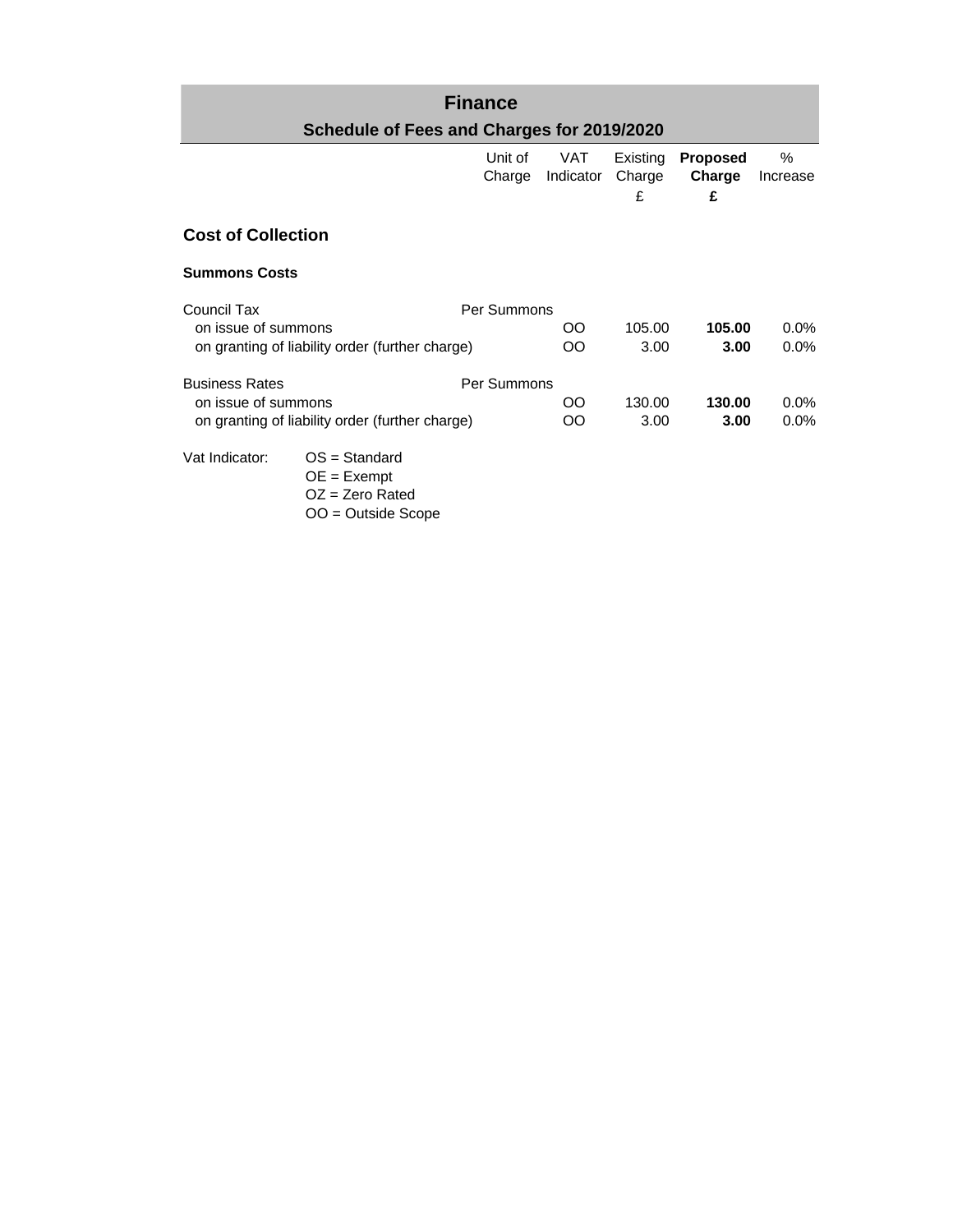|                                                                                                     | Schedule of Fees and Charges for 2019/2020                      |                      | <b>Community Services</b>      |                                |                                        |                                                                                                               |
|-----------------------------------------------------------------------------------------------------|-----------------------------------------------------------------|----------------------|--------------------------------|--------------------------------|----------------------------------------|---------------------------------------------------------------------------------------------------------------|
|                                                                                                     | Unit of<br>Charge                                               | VAT<br>Indicator     | Existing<br>Charge<br>£        | Proposed<br>Charge<br>£        | %<br>Increase                          | <b>Explanatory Notes</b>                                                                                      |
| <b>Event and Filming Administration Fees</b>                                                        |                                                                 |                      |                                |                                |                                        |                                                                                                               |
| <b>Administration Fees</b>                                                                          | checking of documentation and any site visits required          |                      |                                |                                |                                        | All events and filming request will be subject to an administration charge to cover the costs of event admin, |
| Local Community / Charity / School Event                                                            | Per Event                                                       | OS                   | 51.00                          | 53.00                          | 3.9%                                   |                                                                                                               |
| Commercial Event / Filming Admin Fee                                                                | Per Event                                                       | OS                   | 102.00                         | 105.00                         | 2.9%                                   |                                                                                                               |
| Town & parish Council fee per annum for<br>organising events on WBC land to cover<br>admin required | Per Annum                                                       | <b>OS</b>            | 102.00                         | 105.00                         | 2.9%                                   |                                                                                                               |
| <b>Events</b>                                                                                       |                                                                 |                      |                                |                                |                                        |                                                                                                               |
| Fairs - Operational day                                                                             | Day                                                             | OE                   | 612.00                         | 627.00                         | 2.5%                                   | plus 500 refundable deposit                                                                                   |
| Fairs - Setting up / down                                                                           | Day                                                             | OE                   | 158.00                         | 300.00                         | 89.9%                                  |                                                                                                               |
| Small Fetes / Village Shows                                                                         | Day                                                             | OE                   | 102.00                         | 105.00                         | $2.9\%$                                | ) plus 200 refundable deposit                                                                                 |
| Large Fetes / Village Shows                                                                         | Day                                                             | OE                   | 153.00                         | 157.00                         | 2.6%                                   | ) plus 200 refundable deposit                                                                                 |
| Car Boot Sales                                                                                      | Day                                                             | OE                   | 204.00                         | 209.00                         | $2.5\%$ }                              | ) plus 500 refundable deposit                                                                                 |
| Caravan Rallies - Per Unit                                                                          | Night                                                           | <b>OS</b>            | 8.00                           | 9.00                           | 12.5%                                  |                                                                                                               |
| Tilford Camp Site - Per Head                                                                        | Night                                                           | ОS                   | 5.00                           | 6.00                           | 20.0%                                  |                                                                                                               |
| <b>Grazing Rights</b>                                                                               |                                                                 |                      |                                | By Negotiat By Negotiation     |                                        |                                                                                                               |
| Frensham Common<br>Parking                                                                          | Car /Day<br>Coach / Day<br>Motor Homes / Day<br>Horse box / Day | os<br>os<br>OS<br>OS | 4.00<br>16.00<br>8.00<br>12.00 | 4.00<br>16.00<br>8.00<br>12.00 | $0.0\%$ }<br>$0.0\%$ }<br>0.0%<br>0.0% |                                                                                                               |
| <b>Balloon launches</b>                                                                             | per launch<br>Annual fee                                        | OE<br>OE             | 77.00<br>1,020.00              | 80.00<br>1,045.00              | 3.9%<br>2.5%                           | Exclusive right per site                                                                                      |
| Allotments<br>5 rod plot                                                                            | per plot                                                        | OE                   | 61.00                          | 63.00                          | 3.3%                                   |                                                                                                               |
| 10 rod plot                                                                                         | per plot                                                        | OE                   | 122.00                         | 125.00                         | 2.5%                                   |                                                                                                               |
| <b>Forest Schools</b>                                                                               | Session                                                         | OE                   | 36.00                          | 40.00                          | 11.1%                                  |                                                                                                               |
| Professional Dog Walking                                                                            | Session<br>Annual licence                                       | OE<br>OE             | 15.00<br>153.00                | 16.00<br>157.00                | 6.7%<br>2.6%                           | 1 person with 4 dogs on WBC sites                                                                             |
| <b>Bonfires</b>                                                                                     | Event                                                           | <b>OE</b>            | 104.00                         | 107.00                         | 2.9%                                   | ) plus 500 refundable deposit                                                                                 |
| Ice Cream Vans                                                                                      | 6 months<br>one off's                                           | OE<br><b>OE</b>      | 1,581.00<br>51.00              | 1,619.00<br>53.00              | 2.4%<br>3.9%                           | ) plus 500 refundable deposit                                                                                 |
| <b>Mobile Catering</b>                                                                              | per month                                                       | OE                   | 520.00                         | 550.00                         | 5.8%                                   | ) plus 500 refundable deposit                                                                                 |
| Bouncy Castle (use of land)                                                                         | Session                                                         | OE                   | 53.00                          | 55.00                          | 3.8%                                   |                                                                                                               |
| Blessings (eg Frensham Pond)                                                                        | Event                                                           | os                   | 51.00                          | 53.00                          | 3.9%                                   |                                                                                                               |
| <b>Wedding Events on Open Spaces</b>                                                                |                                                                 | os                   | 153.00                         | 200.00                         | 30.7%                                  | ) plus 200 refundable deposit                                                                                 |
| Farnham Castle use of Farnham park for<br>extra parking for castle events                           |                                                                 | OS                   | 1,020.00                       | 1,045.00                       | 2.5%                                   | annual fee                                                                                                    |
| Officer call outs for site visits / meetings /<br>utility meetings                                  | Hour                                                            | OE                   | 112.00                         | 115.00                         | 2.7%                                   |                                                                                                               |
| <b>Still Photography</b><br>Advertising                                                             | Per Day                                                         | os                   |                                | By Negotiat By Negotiation     | }                                      |                                                                                                               |
| Books or Magazines                                                                                  | (or part<br>thereof)                                            | os                   |                                | By Negotiat By Negotiation     | }<br>}<br>$\}$                         |                                                                                                               |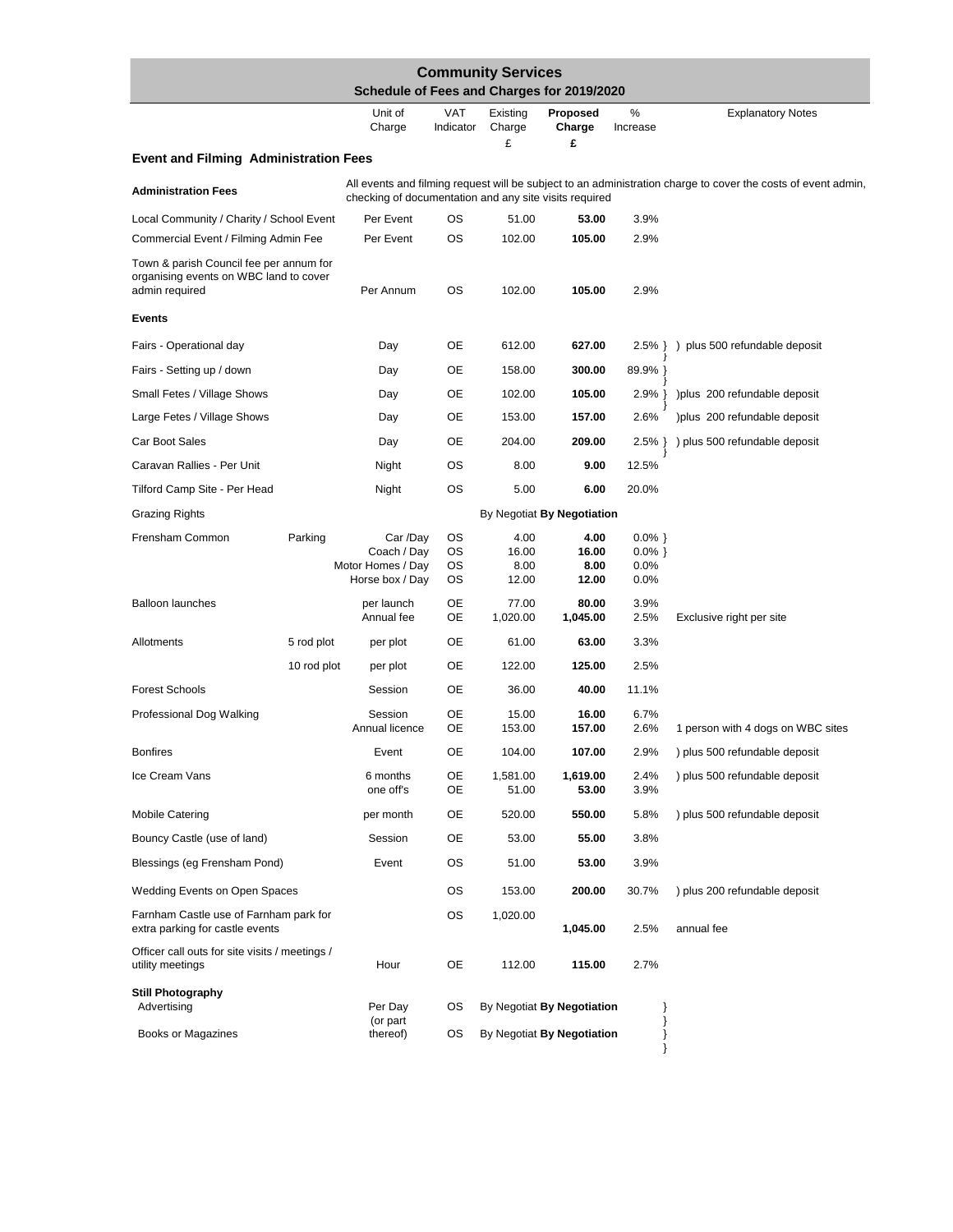| <b>Community Services</b><br>Schedule of Fees and Charges for 2019/2020 |                                 |            |                 |                                                          |                   |                          |  |  |  |
|-------------------------------------------------------------------------|---------------------------------|------------|-----------------|----------------------------------------------------------|-------------------|--------------------------|--|--|--|
|                                                                         | Unit of                         | <b>VAT</b> | Existing        | Proposed                                                 | $\%$              | <b>Explanatory Notes</b> |  |  |  |
|                                                                         | Charge                          | Indicator  | Charge          | Charge                                                   | Increase          |                          |  |  |  |
| <b>Filming</b>                                                          |                                 |            | £               | £                                                        | }                 |                          |  |  |  |
| Feature film or Advertising film                                        | Per<br>Day                      | OS         |                 | By Negotiat By Negotiation                               | }<br>₹            |                          |  |  |  |
| Set up and clear up days<br><b>Television Drama or Comedy</b>           | (or<br>part<br>thereof)         | os<br>OS   |                 | By Negotiat By Negotiation<br>By Negotiat By Negotiation | }<br>}<br>ł       |                          |  |  |  |
| Small scale filiming                                                    |                                 | OS         | 51.00           | <b>By Negotiation</b>                                    |                   |                          |  |  |  |
| Individual Educational/Student requests                                 |                                 | OS         | Free            | Free                                                     | }                 |                          |  |  |  |
| University of creative arts -<br>student filming requests               | Annual fee                      | OS         | 1,000.00        | 1,024.00                                                 | 2.4%              |                          |  |  |  |
| <b>Music</b>                                                            |                                 |            |                 |                                                          |                   |                          |  |  |  |
| Recording or video                                                      | Per Day<br>(or part<br>thereof) | OS         |                 | By Negotiat By Negotiation                               | ∤                 |                          |  |  |  |
| <b>Recreational Open Space</b>                                          |                                 |            |                 |                                                          |                   |                          |  |  |  |
| Football                                                                |                                 |            |                 |                                                          |                   |                          |  |  |  |
| <b>With Pavilion</b>                                                    |                                 |            |                 |                                                          |                   |                          |  |  |  |
| Full size pitch over 18's, 11v11                                        | Match                           | OS         | 84.00           | 90.00                                                    | $7.1\%$           |                          |  |  |  |
| Full size pitch U13 - U18's, 11v11                                      | Match                           | OS<br>OS   | 84.00           | 55.00                                                    | $-34.5%$<br>0.0%  |                          |  |  |  |
| Junior pitch U11-U12's, 9v9<br><b>Colleges/Businesses Seniors</b>       | Match<br>Match                  | OS         | 44.00<br>96.00  | 41.00<br>99.00                                           | 3.1%              |                          |  |  |  |
| <b>Without Pavilion</b>                                                 |                                 |            |                 |                                                          | ł                 |                          |  |  |  |
| Full size pitch over 18's, 11v11                                        | Match                           | OS         | 71.00           | 80.00                                                    | $12.7\%$          |                          |  |  |  |
| Full size pitch U13 - U18's, 11v11                                      | Match                           | OS         | 71.00           | 47.50                                                    | $-33.1%$          |                          |  |  |  |
| Junior pitch U11-U12's, 9v9                                             | Match                           | ОS         | 38.00           | 35.00                                                    | $-7.9%$           |                          |  |  |  |
| Mini pitch U7-U10, 5v5 ad 7v7<br>Colleges/Businesses Seniors            | Match<br>Match                  | ОS<br>OS   | 35.00<br>84.00  | 32.00<br>87.00                                           | $-8.6%$<br>3.6%   |                          |  |  |  |
| Rugby                                                                   |                                 |            |                 |                                                          |                   |                          |  |  |  |
| Seniors                                                                 | Match                           | OS         | 84.00           | 90.00                                                    | $7.1\%$           |                          |  |  |  |
| Mini Rugby                                                              | Match                           | OS         | 42.00           | 45.00                                                    | $7.1\%$           |                          |  |  |  |
| Junior (u18)<br><b>Colleges/Businesses Seniors</b>                      | Match<br>Match                  | OS<br>OS   | 51.00<br>96.00  | 53.00<br>99.00                                           | 3.9%<br>3.1%      |                          |  |  |  |
| <b>Training</b>                                                         |                                 |            |                 |                                                          |                   |                          |  |  |  |
| Football - no pitch use                                                 | Session                         | ОS         | 25.00           | 26.00                                                    | 4.0%              |                          |  |  |  |
| Rugby - no pitch use                                                    | Session                         | OS         | 27.00           | 28.00                                                    | 3.7%              |                          |  |  |  |
| Football - pitch use<br>Rugby - pitch use                               | Session<br>Session              | OS<br>ОS   | 70.00<br>82.00  | 72.00<br>84.00                                           | 2.9%<br>$2.4\%$   |                          |  |  |  |
| Cricket - with pavilion                                                 |                                 |            |                 |                                                          |                   |                          |  |  |  |
| Seniors                                                                 | Match                           | ОS         | 95.00           | 100.00                                                   | $5.3%$ }          |                          |  |  |  |
| Seniors (artificial wicket)                                             | Match                           | OS         | 81.00           | 81.00                                                    | $0.0\%$ }         |                          |  |  |  |
| Colts                                                                   | Match                           | OS         | 40.00           | 41.00                                                    | $2.5\%$ }         |                          |  |  |  |
| Colts (artificial wicket)<br><b>Colleges/Businesses Seniors</b>         | Match<br>Match                  | OS<br>OS   | 35.00<br>102.00 | 36.00<br>105.00                                          | $2.9%$ }<br>2.9%  |                          |  |  |  |
| <b>Cricket - without pavilion</b>                                       |                                 |            |                 |                                                          | ₹                 |                          |  |  |  |
| Seniors                                                                 | Match                           | OS         | 79.00           | 85.00                                                    | $7.6\%$ }         |                          |  |  |  |
| Seniors (artificial wicket)                                             | Match                           | OS         | 65.00           | 70.00                                                    | 7.7% }            |                          |  |  |  |
| Colts<br>Colts (artificial wicket)                                      | Match<br>Match                  | OS<br>OS   | 36.00<br>31.00  | 37.00<br>32.00                                           | $2.8\%$ }         |                          |  |  |  |
| <b>Colleges/Businesses Seniors</b>                                      | Match                           | OS         | 92.00           | 95.00                                                    | $3.2\%$ }<br>3.3% |                          |  |  |  |
| <b>Broadwater Changing rooms</b>                                        | Match                           | OS         | 18.00           | 19.00                                                    | 5.6%              | eg FCC cricket matches   |  |  |  |

Note:

VAT is not chargeable on certain block/seasonal bookings of sports facilities.

| Tennis                                            |      |    |       |       |          |
|---------------------------------------------------|------|----|-------|-------|----------|
| Seniors Per Court                                 | Hour | OS | 8.00  | 9.00  | $12.5\%$ |
| Juniors Per Court<br>(Up to 6pm Monday to Friday) | Hour | ΟS | 6.00  | 7.00  | $16.7\%$ |
| <b>Colleges/Businesses Seniors</b>                | Hour | ΟS | 10.00 | 10.00 | $0.0\%$  |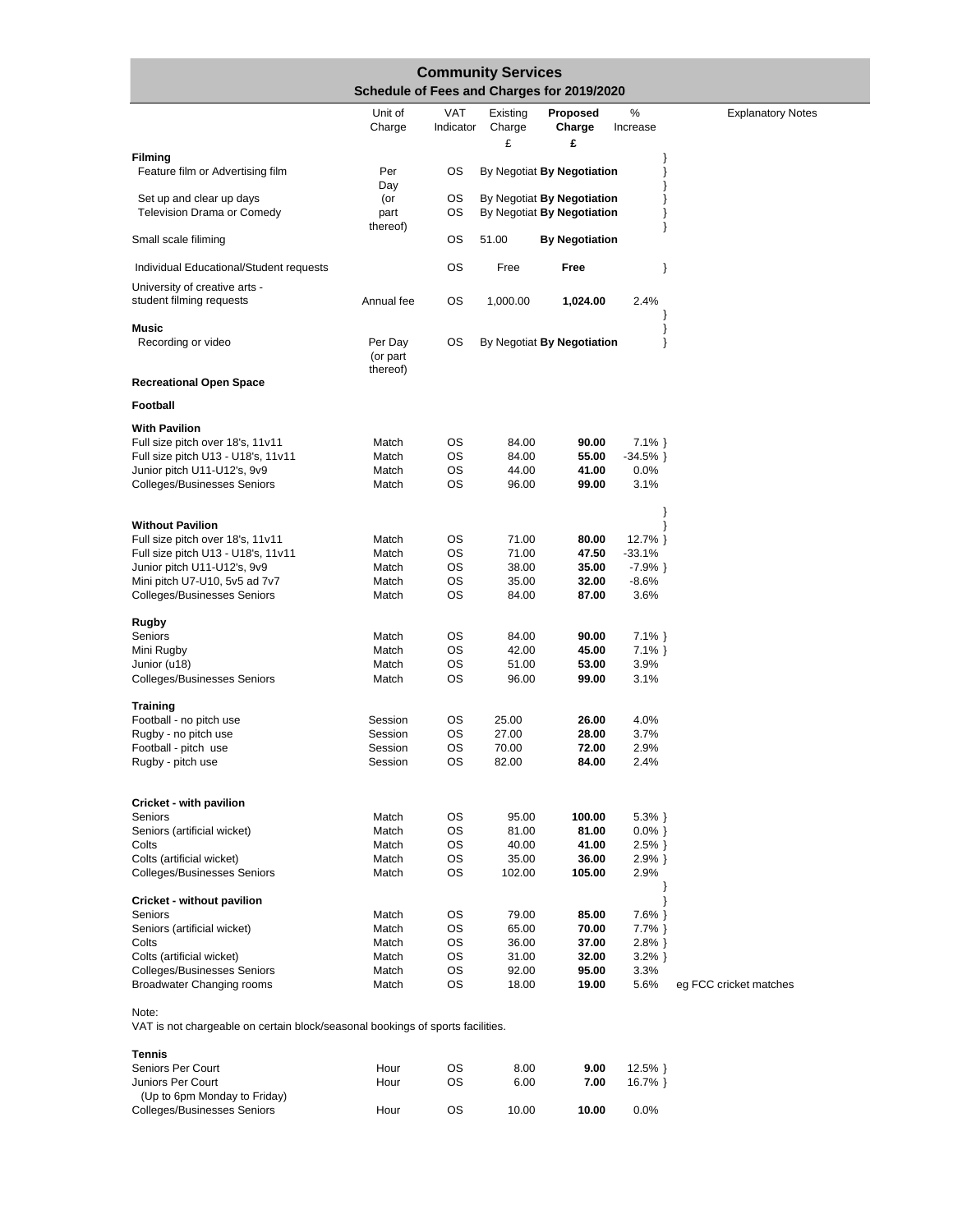| <b>Community Services</b><br>Schedule of Fees and Charges for 2019/2020                                                                     |                                |                         |                                   |                                                          |                  |                                                               |  |  |
|---------------------------------------------------------------------------------------------------------------------------------------------|--------------------------------|-------------------------|-----------------------------------|----------------------------------------------------------|------------------|---------------------------------------------------------------|--|--|
|                                                                                                                                             | Unit of<br>Charge              | <b>VAT</b><br>Indicator | Existing<br>Charge<br>£           | Proposed<br>Charge<br>£                                  | $\%$<br>Increase | <b>Explanatory Notes</b>                                      |  |  |
| <b>Bowls Club</b>                                                                                                                           |                                |                         |                                   |                                                          |                  |                                                               |  |  |
| Per Green                                                                                                                                   | Year                           | <b>OE</b>               | 7,000.00                          | 7,800.00                                                 | 11.4%            |                                                               |  |  |
| <b>Athletics</b>                                                                                                                            |                                |                         |                                   |                                                          |                  |                                                               |  |  |
| Athletics at Woolmer Hill Sports<br>Ground, Haslemere                                                                                       | Year                           | <b>OE</b>               | 722.00                            | 780.00                                                   | 8.0%             | Artificial track provided and<br>maintained by Athletics Club |  |  |
| <b>Outdoor Keep Fit Groups</b>                                                                                                              |                                |                         |                                   |                                                          |                  |                                                               |  |  |
| One off use                                                                                                                                 | Session                        | <b>OS</b>               | 11.00                             | 15.00                                                    | 36.4%            |                                                               |  |  |
| Once a week, 1-2-1 tuition<br>Multiple sessions each week, 1-2-1 tuition                                                                    | Annual Charge<br>Annual Charge | <b>OS</b><br><b>OS</b>  | 52.00<br>104.00                   | 78.00<br>156.00                                          | 50.0%<br>50.0%   |                                                               |  |  |
| Once a week, group tuition                                                                                                                  | Annual Charge                  | <b>OS</b>               | 104.00                            | 156.00                                                   | 50.0%            |                                                               |  |  |
| Multiple sessions each week, group tuition                                                                                                  | Annual Charge                  | <b>OS</b>               | 208.00                            | 312.00                                                   | 50.0%            |                                                               |  |  |
| Outdoor Fitness Camp Note:                                                                                                                  |                                |                         |                                   |                                                          |                  |                                                               |  |  |
| Reinstatement fees may be<br>charges if damaged is caused<br>by training on the sports<br>pitches.                                          | Per Incident                   |                         | on amount<br>of litter/<br>damage | Dependent Dependent<br>on amount<br>of litter/<br>damage |                  |                                                               |  |  |
| Littering/Vandalism Charge                                                                                                                  |                                |                         |                                   |                                                          |                  |                                                               |  |  |
| Should sports clubs/trainers<br>etc litter of damage our<br>facilties, they may be liable for<br>costs associated with rectifying<br>issues | Per Incident                   |                         | on amount<br>of litter/<br>damage | Dependent Dependent<br>on amount<br>of litter/<br>damage |                  |                                                               |  |  |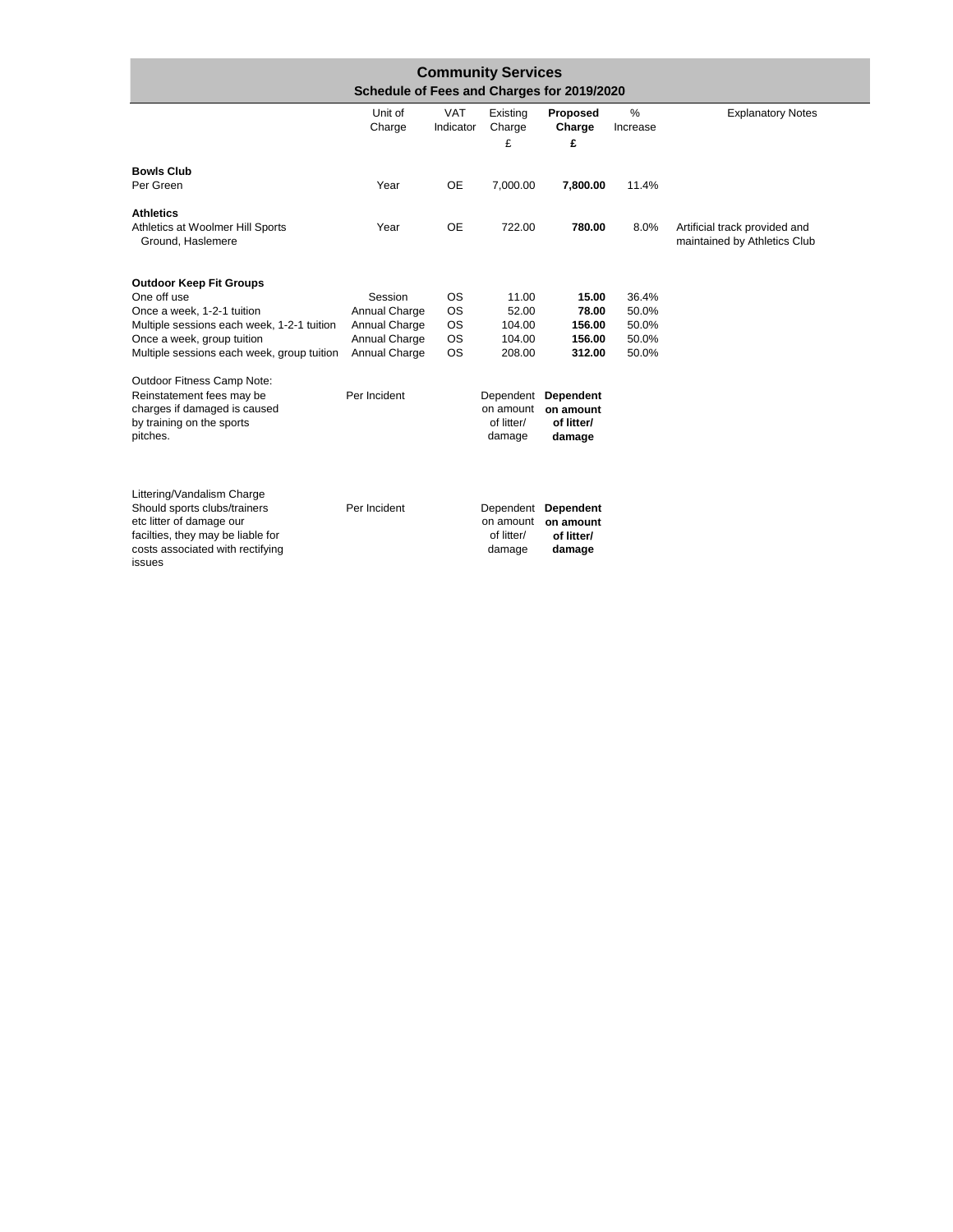| <b>Community Services</b><br>Schedule of Fees and Charges for 2019/2020 |                   |                         |                         |                         |               |                                                                          |  |  |
|-------------------------------------------------------------------------|-------------------|-------------------------|-------------------------|-------------------------|---------------|--------------------------------------------------------------------------|--|--|
|                                                                         | Unit of<br>Charge | <b>VAT</b><br>Indicator | Existing<br>Charge<br>£ | Proposed<br>Charge<br>£ | %<br>Increase | <b>Explanatory Notes</b>                                                 |  |  |
| Sunvale Cemetery, Haslemere                                             |                   |                         |                         |                         |               |                                                                          |  |  |
| <b>Interment Fees - Earth Grave</b>                                     |                   |                         |                         |                         |               |                                                                          |  |  |
| First Burial in Grave Space - 8ft                                       |                   | OO                      | 832.00                  | 860.00                  | 3.4%          |                                                                          |  |  |
| <b>Subsequent Burials</b>                                               |                   | OO                      | 728.00                  | 760.00                  | 4.4%          |                                                                          |  |  |
| Child - 0-16 years                                                      | per Grave         | OO                      |                         | No Charge No Charge     |               |                                                                          |  |  |
| Ashes                                                                   |                   | OO                      | 364.00                  | 380.00                  | 4.4%          |                                                                          |  |  |
| Ashes - Child 0-16 years                                                |                   | OO                      |                         | No Charge No Charge     |               |                                                                          |  |  |
| Non-Residents of the Parish                                             |                   | OO                      |                         | Fees $+100%$            |               |                                                                          |  |  |
| <b>Exclusive Right of Burial</b>                                        |                   |                         |                         |                         |               |                                                                          |  |  |
| <b>Purchase of Grave Space</b>                                          |                   |                         |                         |                         |               |                                                                          |  |  |
| Earth Grave                                                             |                   | OO                      | 1,530.00                | 1,580.00                | 3.3%          |                                                                          |  |  |
| Earth Grave - child 0-16 years                                          |                   | OO                      | 520.00                  | 540.00                  | 3.8%          |                                                                          |  |  |
| <b>Cremation Section</b>                                                |                   | OO                      | 520.00                  | 540.00                  | 3.8%          |                                                                          |  |  |
| Non-Residents of the Parish                                             |                   | OO                      |                         | Fees $+100%$            |               |                                                                          |  |  |
| Transfer of exclusive grant of right of burial                          |                   | OO                      | 61.00                   | 63.00                   | 3.3%          |                                                                          |  |  |
| <b>Memorial Rights</b>                                                  |                   |                         |                         |                         |               |                                                                          |  |  |
| (Grave Space must be purchased)                                         |                   |                         |                         |                         |               |                                                                          |  |  |
| Head Stone (maximum height 5')                                          |                   | OO                      | 153.00                  | 157.00                  | 2.6%          |                                                                          |  |  |
| Kerb Stone (maximum 7'x 3'6")                                           |                   | OO                      | 208.00                  | 213.00                  | 2.4%          |                                                                          |  |  |
| cross or other monument not over                                        |                   |                         |                         |                         |               |                                                                          |  |  |
| 2' high x 1'6"                                                          |                   |                         |                         |                         |               |                                                                          |  |  |
| Added Inscription after first                                           |                   | OO                      | 104.00                  | 107.00                  | 2.9%          |                                                                          |  |  |
| Non-Residents of the Parish                                             |                   | OO                      |                         | Fees + 100%             |               |                                                                          |  |  |
|                                                                         |                   |                         |                         |                         |               |                                                                          |  |  |
| Administration                                                          |                   |                         |                         |                         |               |                                                                          |  |  |
| <b>Discretionary Fee</b>                                                |                   | OO                      | 61.00                   | 63.00                   | 3.3%          | To be charged where<br>excessive time spent and<br>no other fee charged. |  |  |

Vat Indicator: OS = Standard OE = Exempt OZ = Zero Rated

OO = Outside Scope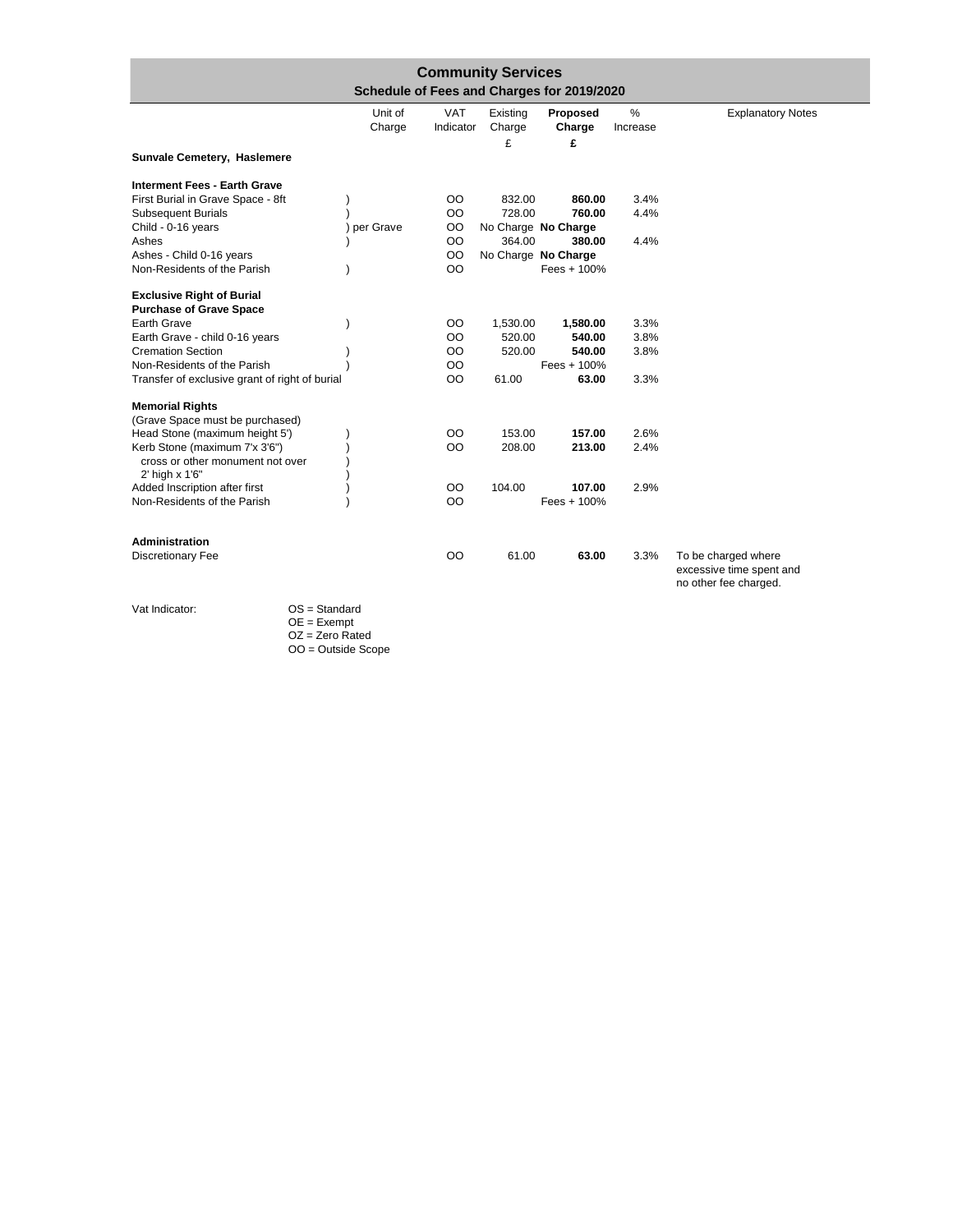|                                                                                                       | <b>Community Services</b>                     |                                                                                         |                              |                         |                                                  |                                  |  |  |  |  |
|-------------------------------------------------------------------------------------------------------|-----------------------------------------------|-----------------------------------------------------------------------------------------|------------------------------|-------------------------|--------------------------------------------------|----------------------------------|--|--|--|--|
|                                                                                                       |                                               | Schedule of Fees and Charges 2019/2020                                                  |                              |                         |                                                  |                                  |  |  |  |  |
|                                                                                                       |                                               | Unit of<br>Charge                                                                       | <b>VAT</b><br>Indicator      | Existing<br>Charge<br>£ | Proposed<br>Charge<br>£                          | %<br>Increase                    |  |  |  |  |
| <b>Borough Hall, Godalming</b>                                                                        |                                               |                                                                                         |                              |                         |                                                  |                                  |  |  |  |  |
| <b>Casual Use</b>                                                                                     |                                               |                                                                                         |                              |                         |                                                  |                                  |  |  |  |  |
| <b>Main Hall</b><br>Monday - Friday<br>Monday - Thursday<br>Friday - Sunday                           | 8am - 6pm<br>6pm - Midnight<br>6pm - 11pm     | Per Hour<br>Per Hour<br>Per Hour                                                        | 0E<br><b>OE</b><br><b>OE</b> | 45.00<br>54.00<br>51.00 | 39.00<br>45.00<br>55.00                          | $-13.3%$<br>$-16.7%$<br>7.8%     |  |  |  |  |
| <b>Childrens Parties</b><br>Saturday and Sunday 9am - 5:30pm                                          |                                               | Per Hour                                                                                | <b>OE</b>                    | 40.00                   | 36.00                                            | $-10.0%$                         |  |  |  |  |
| <b>Court Room</b><br>Monday - Friday<br>Monday - Thursday<br>Friday - Sunday                          | 8am - 6pm<br>6pm - Midnight<br>6pm - 11pm     | Per Hour<br>Per Hour<br>Per Hour                                                        | OE<br><b>OE</b>              | 36.00<br>45.00<br>51.00 | 29.00<br>35.00<br>40.00                          | $-19.4%$<br>$-22.2%$<br>$-21.6%$ |  |  |  |  |
| <b>Borough Hall Complex</b><br>Friday - Sunday                                                        | 6pm - 11pm                                    | Per Hour                                                                                | OE                           | 61.00                   | 59.00                                            | $-3.3%$                          |  |  |  |  |
| Extra Staff Member (Tiered seating, bar staff, support)                                               | 9am - 6pm<br>6pm - midnight<br>Midnight - 2am | Per Hour<br>Per Hour<br>Per Hour                                                        | 0E<br>OE<br>OE               | 15.00<br>17.00<br>24.00 | 15.00<br>15.00<br>25.00                          | 0.0%<br>$-11.8%$<br>4.2%         |  |  |  |  |
| Other<br>Kitchen<br><b>Tiered seating</b><br>Linen Laundry<br>Water Urn<br>Stage PA System<br>Corkage |                                               | Daily Charge<br>Daily Charge<br>Per Cloth<br>Daily Charge<br>Daily Charge<br>Per Bottle |                              | 69.00<br>105.00         | 69.00<br>75.00<br>8.00<br>10.00<br>20.00<br>4.00 | 0.0%<br>$-28.6%$                 |  |  |  |  |
| Charitable and Nan neefit making                                                                      |                                               |                                                                                         |                              |                         |                                                  |                                  |  |  |  |  |

Charitable and Non profit making orginisations/ Waverley BC staff

20% discount applied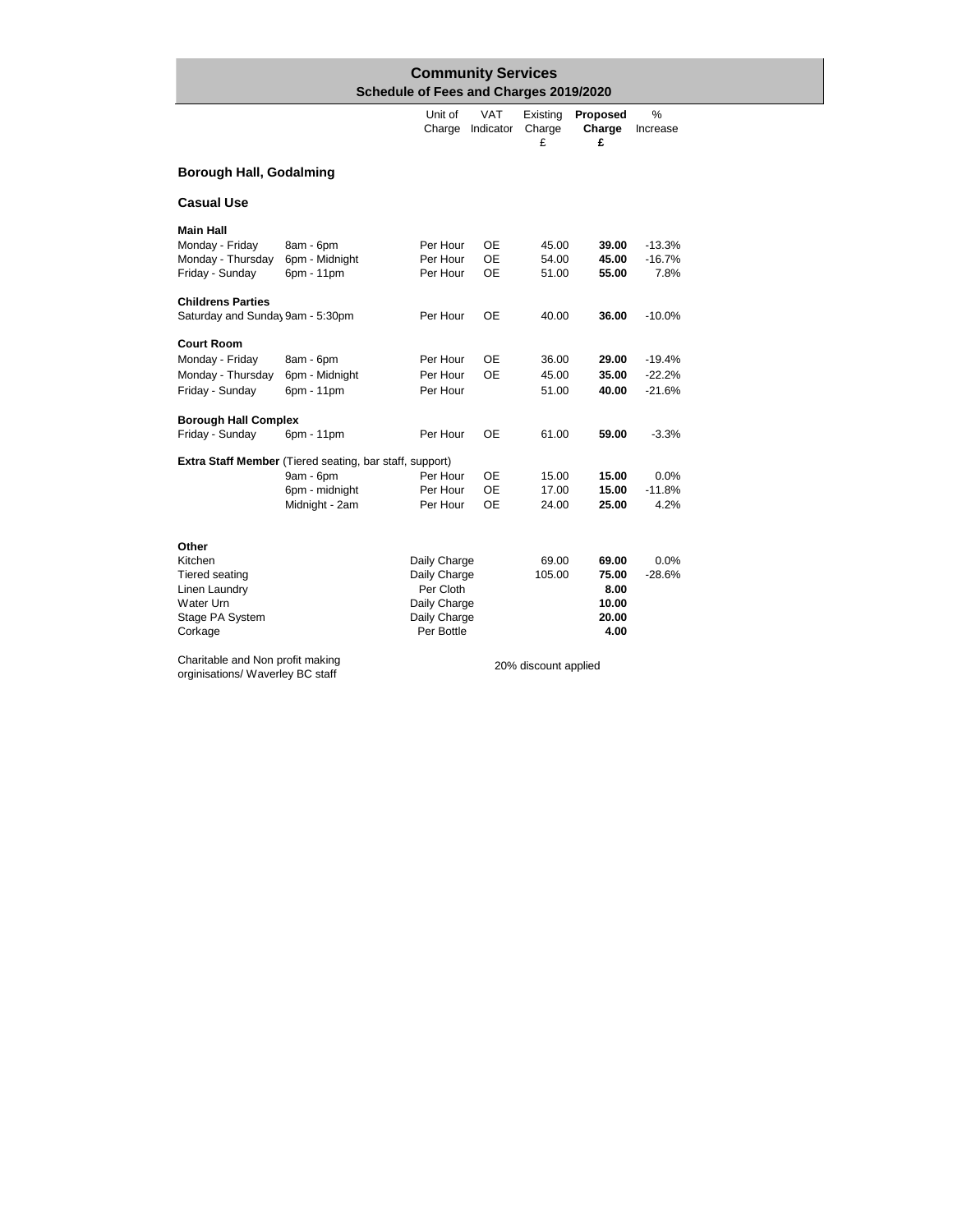### Unit of VAT Existing **Proposed** % Charge Indicator Charge **Charge** Increase £ **£ Community Services Schedule of Fees and Charges 2019/2020 Regular Use Main Hall** Monday - Friday 8am - 6pm Per Hour OE 15.00 **18.00** 20.0% Monday - Thursday 6pm - Midnight Per Hour OE 25.00 **25.00** 0.0% Friday - Sunday 6pm - 11pm Per Hour OE **35.00 Court Room/Bar**  Monday - Friday 8am - 6pm Per Hour OE 12.00 **13.00** 8.3% Monday - Thrusday 6pm - Midnight Per Hour OE 17.00 18.00 5.9% Friday - Sunday 6pm - 11pm Per Hour OE 25.00

The court room, when used as a bar for social functions, will be closed at 11pm and cleared by 11.30pm. The above schedule excludes the Cinema which is shown below.

Nursery School: to be agreed.

Cancellation of a Casual Booking will incur a loss of the deposit paid. Cancellation of a booking within 28 days of the booked date will incur total cost of the booking to be levied.

A cash deposit of £1,000 will be secured on any public function and an insurance indemnity of

£2,000,000 required. An insurance indemnity certificate of £1,000,000 is required on all bookings.

A negotiation of rates chargeable can be made in circumstances beneficial to the Council and the client especially on regular use.

Bar facilities from 7pm - 11pm are part of the bookings for our clients if required.

Clients are not allowed to operate their own bar unless special permission and conditions apply

The premises must be cleared by the client and their guests by midnight.

Catering for large social functions will not be allowed to be carried out by the client

unless special permission and conditions apply.

The Borough Hall complex is a non-smoking area.

Regular Hirers will be charged for all pre-confirmed dates within the financial year, any cancellations by the Hirer will not be refunded.

In the event of adverse weather, the Borough Hall Management reserves the right to cancel bookings at short notice Regular Bookings cancelled by Management will be refunded at the end of the financial year

#### **Cinema**

Notes:

| Adult              | os | 7.50 | 7.50 | 0.0% |
|--------------------|----|------|------|------|
| Senior             | ОS | 6.50 | 6.50 | 0.0% |
| Child              | OS | 3.50 | 3.50 | 0.0% |
| Student            | ОS | 6.50 | 6.50 | 0.0% |
| Group (10 or more) | ОS | 6.00 | 6.00 | 0.0% |

Vat Indicator: OS = Standard

OE = Exempt OZ = Zero Rated OO = Outside Scope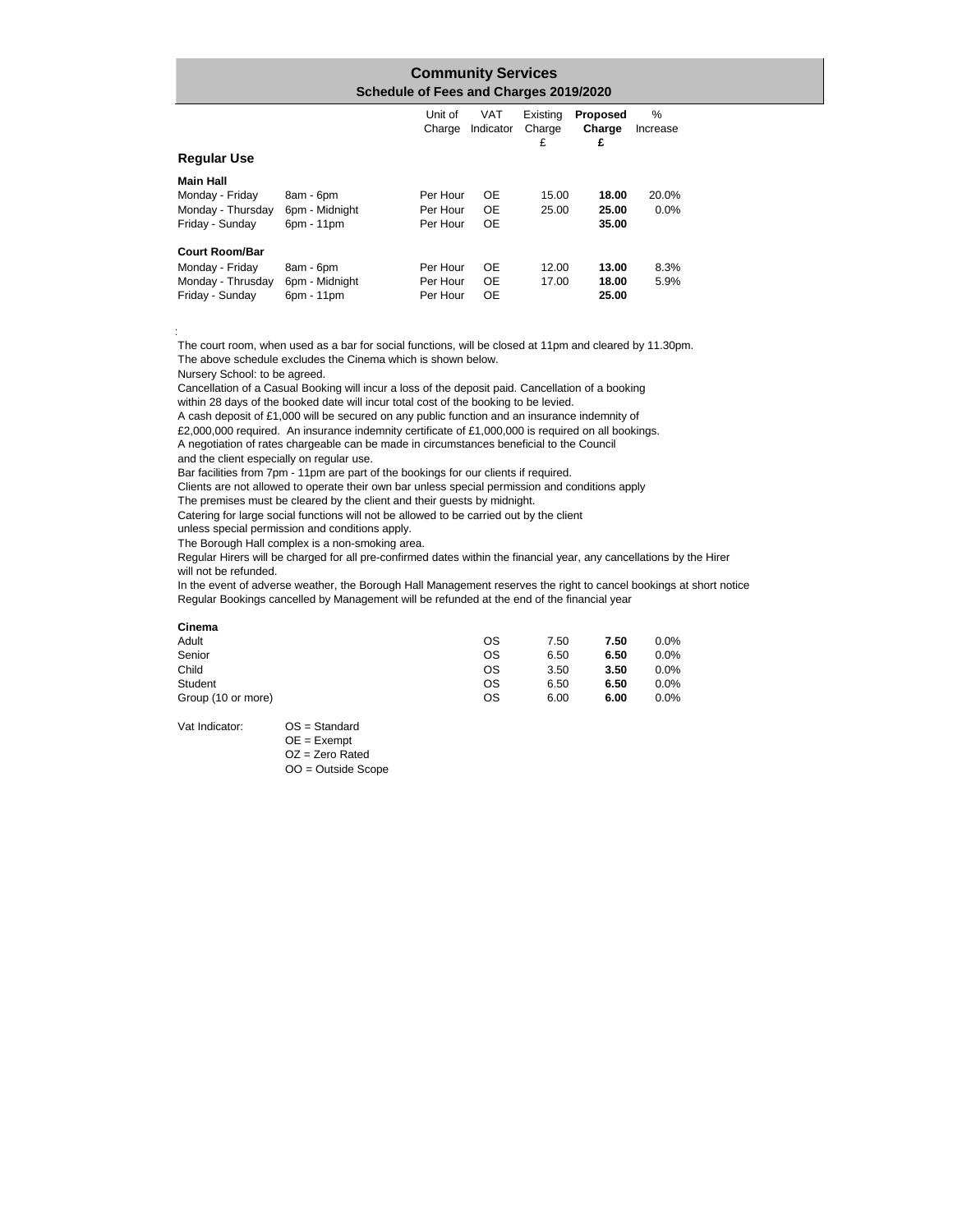|                                           | <b>Community Services</b>    |                                        |                                |                         |                         |                         |  |  |  |  |
|-------------------------------------------|------------------------------|----------------------------------------|--------------------------------|-------------------------|-------------------------|-------------------------|--|--|--|--|
|                                           |                              | Schedule of Fees and Charges 2019/2020 |                                |                         |                         |                         |  |  |  |  |
|                                           |                              | Unit of                                | <b>VAT</b><br>Charge Indicator | Existing<br>Charge<br>£ | Proposed<br>Charge<br>£ | %<br>Increase           |  |  |  |  |
| <b>Memorial Hall</b>                      |                              |                                        |                                |                         |                         |                         |  |  |  |  |
| <b>Casual Use</b>                         |                              |                                        |                                |                         |                         |                         |  |  |  |  |
| Main Hall - Miles Rafe Room               |                              |                                        |                                |                         |                         |                         |  |  |  |  |
| Monday - Friday                           | 8am - 6pm                    | Per Hour                               | OE                             |                         | 25.00                   |                         |  |  |  |  |
| Friday - Sunday                           | 6pm - 11pm                   | Per Hour                               | OE                             |                         | 40.00                   |                         |  |  |  |  |
| All day hire<br><b>Exclusive Use</b>      | weekend only<br>weekend only | Per Day<br>Per Hour                    | OЕ                             |                         | 1,000.00<br>90.00       |                         |  |  |  |  |
| <b>Wallace Room</b>                       |                              |                                        |                                |                         |                         |                         |  |  |  |  |
| Monday - Friday                           | 8am - 6pm                    | Per Hour                               | OE                             |                         | 15.00                   |                         |  |  |  |  |
| Friday - Sunday                           | 6pm - 11pm                   | Per Hour                               | OE                             |                         | 20.00                   |                         |  |  |  |  |
| Ayres Room                                |                              |                                        |                                |                         |                         |                         |  |  |  |  |
| Monday - Friday<br>Friday - Sunday        | 8am - 6pm<br>6pm - 11pm      | Per Hour<br>Per Hour                   | ОE<br>ОE                       |                         | 15.00<br>20.00          |                         |  |  |  |  |
|                                           |                              |                                        |                                |                         |                         |                         |  |  |  |  |
| <b>Combined Wallace &amp; Ayres Rooms</b> |                              |                                        |                                |                         |                         |                         |  |  |  |  |
| Monday - Friday<br>Friday - Sunday        | 8am - 6pm<br>6pm - 11pm      | Per Hour<br>Per Hour                   | ОE<br>OE                       |                         | 20.00<br>30.00          |                         |  |  |  |  |
| <b>Hawkins Room</b>                       |                              |                                        |                                |                         |                         |                         |  |  |  |  |
| Monday - Friday                           | 8am - 6pm                    | Per Hour                               | OE                             |                         | 15.00                   |                         |  |  |  |  |
| Friday - Sunday                           | 6pm - 11pm                   | Per Hour                               | OE                             |                         | 20.00                   |                         |  |  |  |  |
| <b>Mansey</b>                             |                              |                                        |                                |                         |                         |                         |  |  |  |  |
| Monday - Friday                           | 8am - 6pm                    | Per Hour                               | OЕ                             |                         | 15.00                   |                         |  |  |  |  |
| Friday - Sunday                           | 6pm - 11pm                   | Per Hour                               | OЕ                             |                         | 20.00                   |                         |  |  |  |  |
| Regular Use                               |                              |                                        |                                |                         |                         |                         |  |  |  |  |
| Main Hall - Miles Rafe Room               |                              |                                        |                                |                         |                         |                         |  |  |  |  |
| Monday - Friday                           | 8am - 6pm                    | Per Hour                               | OE                             |                         | 20.00                   |                         |  |  |  |  |
| Friday - Sunday                           | 6pm - 11pm                   | Per Hour                               | ОE                             |                         | 40.00                   |                         |  |  |  |  |
| All day hire<br><b>Exclusive Use</b>      | weekend only                 | Per Day<br>Per Hour                    | ОE                             |                         | 1,000.00                |                         |  |  |  |  |
|                                           | weekend only                 |                                        |                                |                         | 90.00                   |                         |  |  |  |  |
| <b>Wallace Room</b>                       |                              |                                        |                                |                         |                         |                         |  |  |  |  |
| Monday - Friday<br>Friday - Sunday        | 8am - 6pm<br>6pm - 11pm      | Per Hour<br>Per Hour                   | OЕ<br>OE                       |                         | 10.00<br>15.00          |                         |  |  |  |  |
|                                           |                              |                                        |                                |                         |                         |                         |  |  |  |  |
| Ayres Room<br>Monday - Friday             | 8am - 6pm                    | Per Hour                               | ОE                             |                         | 10.00                   |                         |  |  |  |  |
| Friday - Sunday                           | 6pm - 11pm                   | Per Hour                               | OE                             |                         | 15.00                   |                         |  |  |  |  |
| <b>Combined Wallace &amp; Ayres Rooms</b> |                              |                                        |                                |                         |                         |                         |  |  |  |  |
| Monday - Friday                           | 8am - 6pm                    | Per Hour                               | OE                             |                         | 15.00                   |                         |  |  |  |  |
| Friday - Sunday                           | 6pm - 11pm                   | Per Hour                               | OE                             |                         | 20.00                   |                         |  |  |  |  |
| <b>Hawkins Room</b>                       |                              |                                        |                                |                         |                         |                         |  |  |  |  |
| Monday - Friday                           | 8am - 6pm                    | Per Hour                               | OЕ                             |                         | 10.00                   |                         |  |  |  |  |
| Friday - Sunday                           | 6pm - 11pm                   | Per Hour                               | ОE                             |                         | 15.00                   |                         |  |  |  |  |
| Mansey                                    |                              |                                        |                                |                         |                         |                         |  |  |  |  |
| Monday - Friday                           | 8am - 6pm                    | Per Hour                               | ОE                             |                         | 10.00                   |                         |  |  |  |  |
| Friday - Sunday                           | 6pm - 11pm                   | Per Hour                               | OE                             |                         | 15.00                   |                         |  |  |  |  |
|                                           |                              |                                        |                                |                         |                         |                         |  |  |  |  |
| <b>Performing Rights Tariff</b>           |                              |                                        | OE                             |                         | 3% of hire<br>charge    | not re<br>suffic<br>own |  |  |  |  |

equired if hirer can cient provide their PRS certificate

Vat Indicator: OS = Standard

 $OE = Exempt$ OZ = Zero Rated

OO = Outside Scope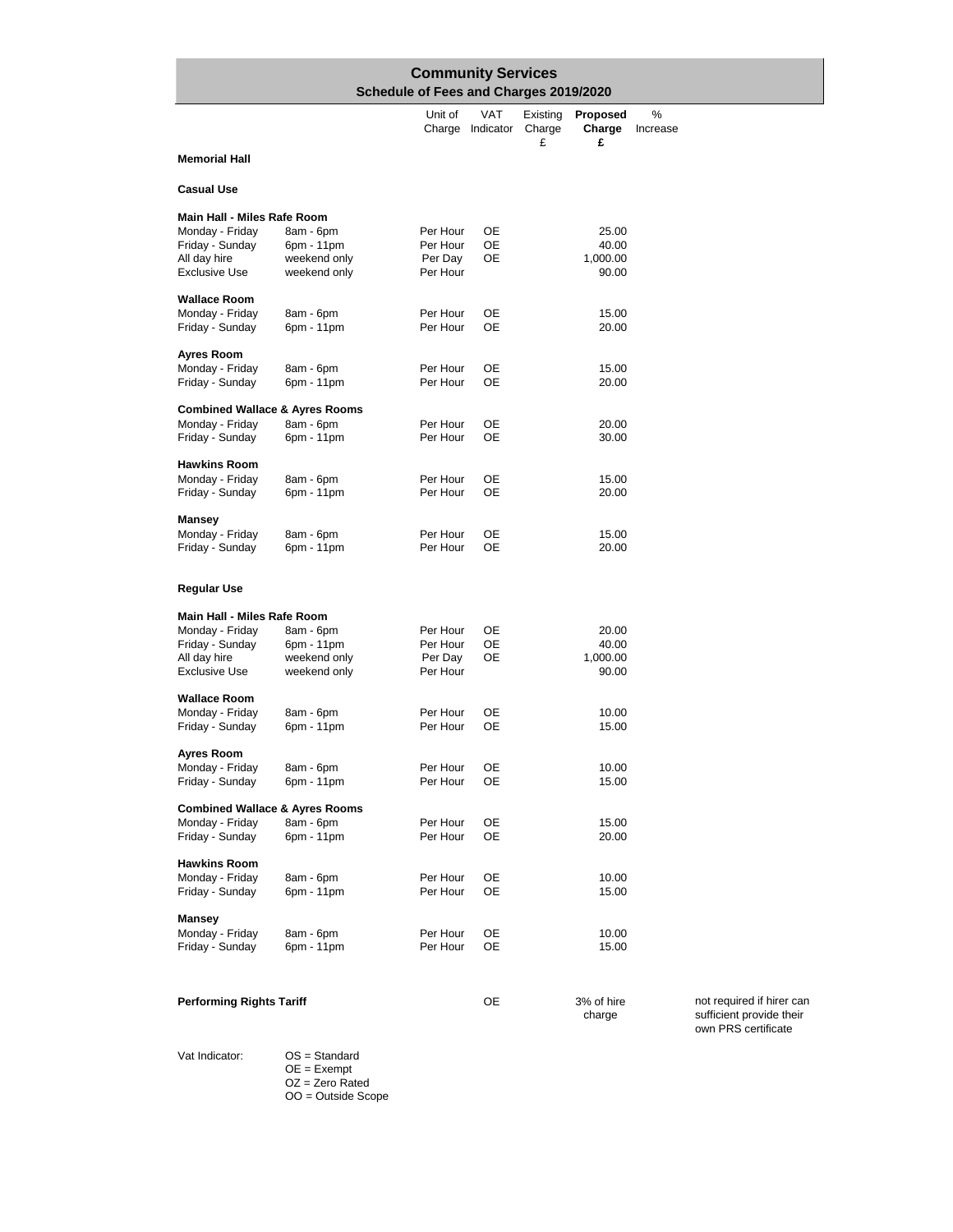| <b>Community Services</b><br>Schedule of Fees and Charges for 2019/2020 |                                                                               |                   |                         |             |                                  |                  |                                                                                                             |  |
|-------------------------------------------------------------------------|-------------------------------------------------------------------------------|-------------------|-------------------------|-------------|----------------------------------|------------------|-------------------------------------------------------------------------------------------------------------|--|
|                                                                         |                                                                               | Unit of<br>Charge | <b>VAT</b><br>Indicator | Charge<br>£ | Existing Proposed<br>Charge<br>£ | $\%$<br>Increase |                                                                                                             |  |
| <b>Careline</b>                                                         |                                                                               |                   |                         |             |                                  |                  |                                                                                                             |  |
| - Careline Customers:<br>$(E4.40$ plus vat)                             |                                                                               | Per Week          | OS.                     | 5.43        | 5.43                             | $0.0\%$ }        | Additional fee of £2 per<br>additional invoice generated<br>for new customers not<br>paying by Direct Debit |  |
| Contracts and pricing individually agreed<br>- Housing Associations     |                                                                               |                   |                         |             |                                  |                  |                                                                                                             |  |
| Vat Indicator:                                                          | $OS = Standard$<br>$OE = Exempt$<br>$OZ = Zero$ Rated<br>$OO = Outside$ Scope |                   |                         |             |                                  |                  |                                                                                                             |  |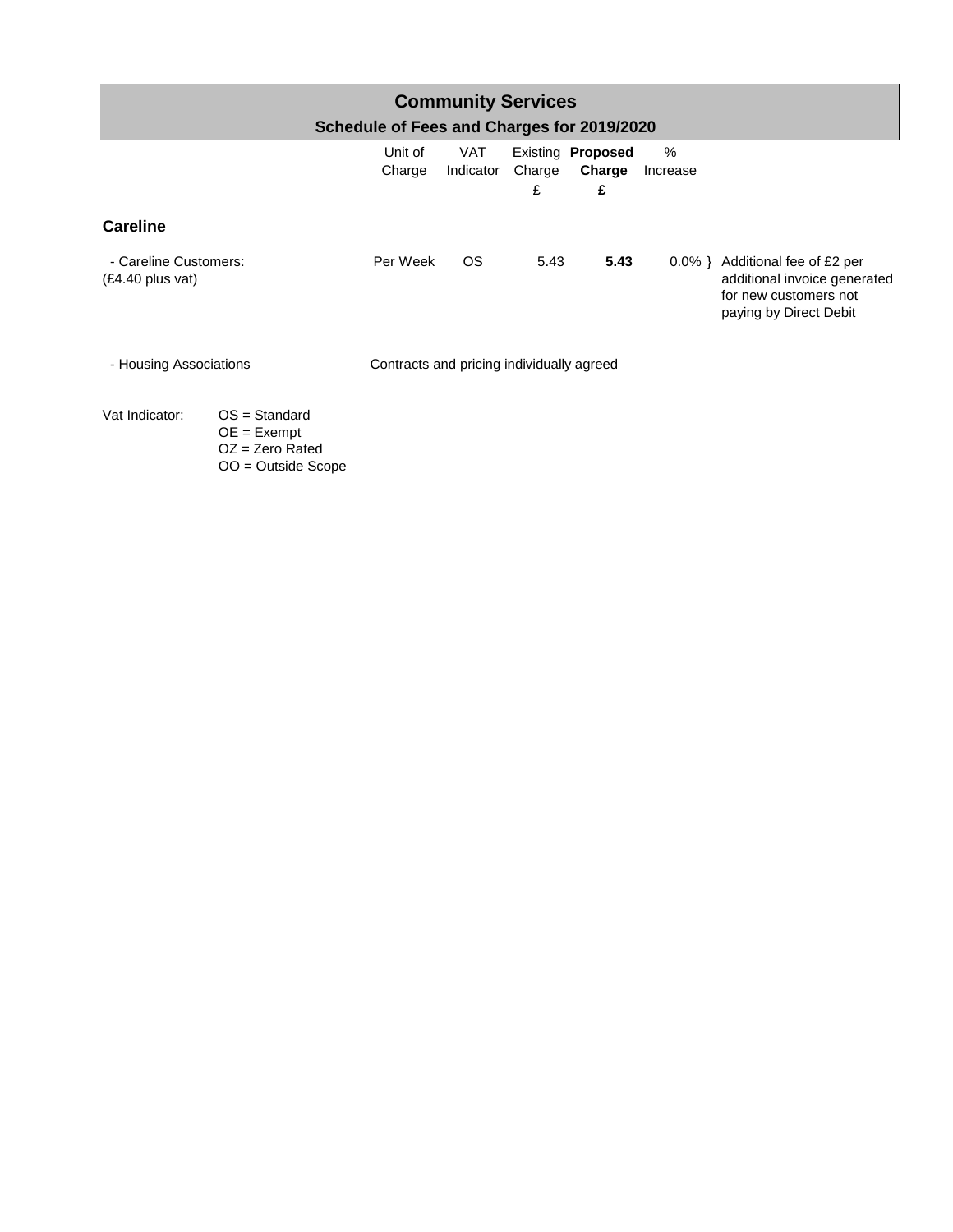|                                                                     | <b>Environment Services</b>                                                   |                                                                            |                                   |                                                    |                                                    |               |                                                                                                                                                                                                                                                                     |  |  |  |  |
|---------------------------------------------------------------------|-------------------------------------------------------------------------------|----------------------------------------------------------------------------|-----------------------------------|----------------------------------------------------|----------------------------------------------------|---------------|---------------------------------------------------------------------------------------------------------------------------------------------------------------------------------------------------------------------------------------------------------------------|--|--|--|--|
|                                                                     |                                                                               |                                                                            |                                   | Schedule of Fees and Charges 2019/2020             |                                                    |               |                                                                                                                                                                                                                                                                     |  |  |  |  |
|                                                                     |                                                                               | Unit of<br>Charge                                                          | <b>VAT</b><br>Indicator           | <b>Existing</b><br>Charge<br>£                     | Charge<br>£                                        | %<br>Increase |                                                                                                                                                                                                                                                                     |  |  |  |  |
| <b>Special Refuse Collection</b>                                    |                                                                               |                                                                            |                                   |                                                    |                                                    |               |                                                                                                                                                                                                                                                                     |  |  |  |  |
| <b>Standard Charge</b>                                              |                                                                               |                                                                            |                                   |                                                    |                                                    |               |                                                                                                                                                                                                                                                                     |  |  |  |  |
| 1 Item<br>2 Items<br>3 Items<br>4 Items<br>5 Items<br>$6 - 9$ Items |                                                                               | Per Visit<br>Per Visit<br>Per Visit<br>Per Visit<br>Per Visit<br>Per Visit | OO<br>OO<br>OO<br>OO<br>OO<br>OO  | 44.00<br>52.00<br>60.00<br>68.00<br>76.00<br>94.00 | 44.00<br>52.00<br>60.00<br>68.00<br>76.00<br>94.00 | 0.0%<br>0.0%  | 0.0% Standard charges are<br>0.0% designed to achieve overall<br>0.0% full recovery of the cost of<br>0.0% the service to the Council.                                                                                                                              |  |  |  |  |
| <b>Reduced Charge</b>                                               |                                                                               |                                                                            |                                   |                                                    |                                                    |               |                                                                                                                                                                                                                                                                     |  |  |  |  |
| 1 Item<br>2 Items<br>3 Items<br>4 Items<br>5 Items<br>$6 - 9$ Items |                                                                               | Per Visit<br>Per Visit<br>Per Visit<br>Per Visit<br>Per Visit<br>Per Visit | OO<br>OO<br>OO<br>OO<br>OO<br>OO. | 22.00<br>26.00<br>30.00<br>34.00<br>38.00<br>47.00 | 22.00<br>26.00<br>30.00<br>34.00<br>38.00<br>47.00 | 0.0%          | 0.0% Reduced charges are<br>0.0% based on 50% of the<br>0.0% standard charge and apply<br>0.0% to persons in receipt of<br>0.0% benefit, ie<br><b>Supplementary Benefit</b><br>Income Support<br><b>Housing Benefit</b><br>Council Tax Support<br>Family Tax Credit |  |  |  |  |
| <b>Cancellation Fee</b>                                             |                                                                               |                                                                            | OO                                | 10.00                                              | 10.00                                              | 0.0%          |                                                                                                                                                                                                                                                                     |  |  |  |  |
| <b>Waste Recycling</b>                                              |                                                                               |                                                                            |                                   |                                                    |                                                    |               |                                                                                                                                                                                                                                                                     |  |  |  |  |
| <b>Green Waste Collection</b><br>Standard Charge:                   | 1 bin<br>Purchase<br>of bin                                                   | per Annum<br>per Item                                                      | OO<br>OO                          | 60.00<br>20.00                                     | 65.00<br>20.00                                     | 8.3%<br>0.0%  |                                                                                                                                                                                                                                                                     |  |  |  |  |
| Vat Indicator:                                                      | $OS = Standard$<br>$OE = Exempt$<br>$OZ = Zero$ Rated<br>$OO = Outside$ Scope |                                                                            |                                   |                                                    |                                                    |               |                                                                                                                                                                                                                                                                     |  |  |  |  |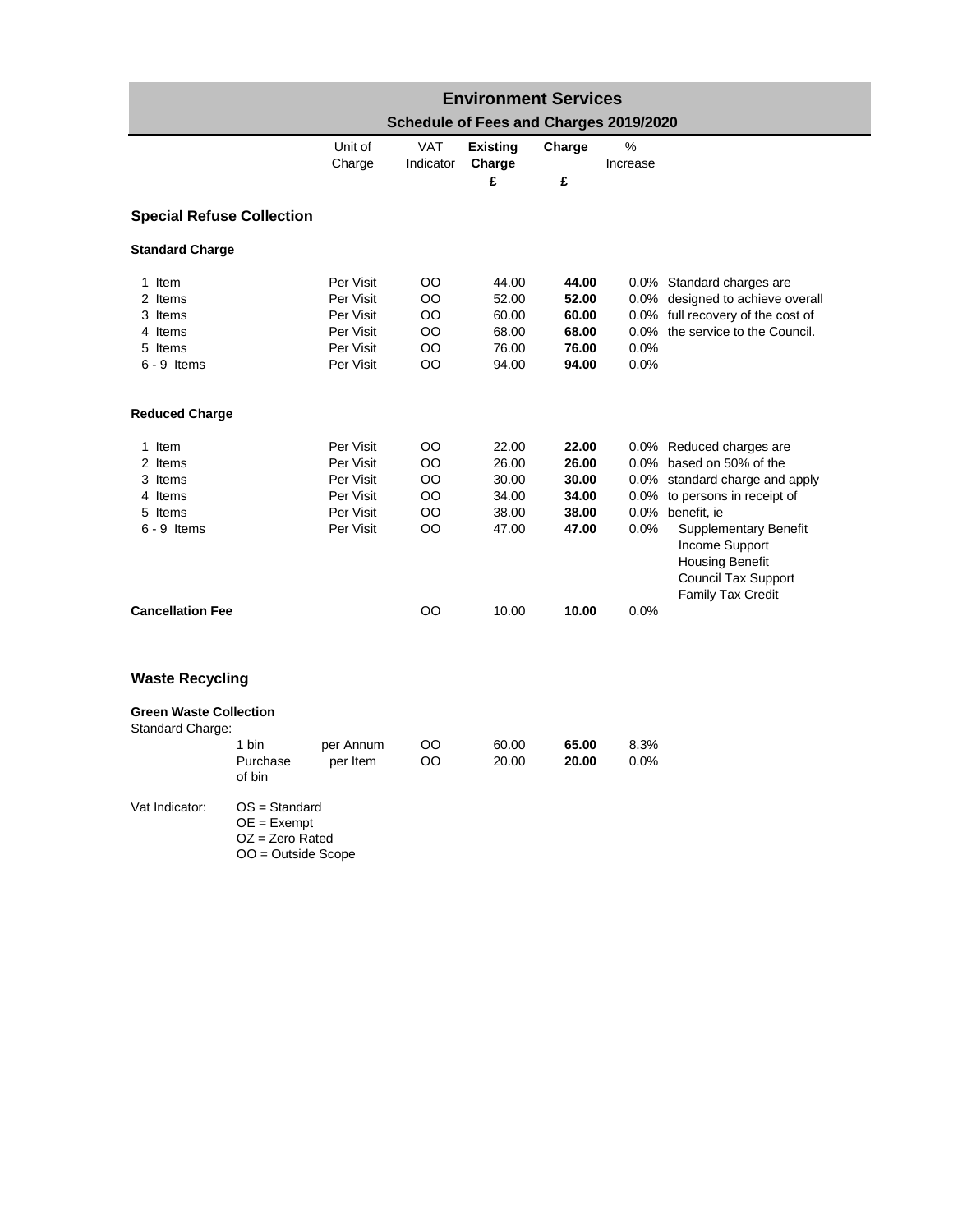| <b>Environment Services</b>                                                                              |                           |                              |                                        |                            |               |                                                                                                                                                                                                                        |  |  |  |
|----------------------------------------------------------------------------------------------------------|---------------------------|------------------------------|----------------------------------------|----------------------------|---------------|------------------------------------------------------------------------------------------------------------------------------------------------------------------------------------------------------------------------|--|--|--|
|                                                                                                          |                           |                              | Schedule of Fees and Charges 2019/2020 |                            |               |                                                                                                                                                                                                                        |  |  |  |
|                                                                                                          | Unit of<br>Charge         | <b>VAT</b><br>Indicator      | <b>Existing</b><br>Charge              | Charge                     | %<br>Increase |                                                                                                                                                                                                                        |  |  |  |
| <b>Environmental Health</b>                                                                              |                           |                              | £                                      | £                          |               |                                                                                                                                                                                                                        |  |  |  |
| Food                                                                                                     |                           |                              |                                        |                            |               | Food certificates, if only<br>issued by LAs and if required                                                                                                                                                            |  |  |  |
| Surrender Certificates for Unfit Food<br><b>Export Certificates for Food</b><br><b>Statement of Fact</b> |                           | ΟS<br><b>OS</b><br><b>OS</b> | 175.00<br>175.00<br>175.00             | 180.00<br>180.00<br>180.00 |               | 2.9% to issue them by statute, are<br>2.9% outside the scope of VAT.<br>2.9% Food certificates are provided<br>on request to assist with<br>private legal cases, usually<br>in relation to accident<br>investigations. |  |  |  |
| Re-visits for Food Hygiene Rating<br>Food Hygiene Training Course                                        |                           |                              | 200.00<br>75.00                        |                            |               |                                                                                                                                                                                                                        |  |  |  |
| <b>Private Water Supply</b>                                                                              |                           |                              |                                        |                            |               |                                                                                                                                                                                                                        |  |  |  |
| <b>Risk Assessments</b>                                                                                  | Per Request<br>+ Per Hour | <b>OS</b>                    | 165.00<br>56.70                        | 169.00<br>59.00            | 2.4%<br>4.1%  |                                                                                                                                                                                                                        |  |  |  |
| Sampling                                                                                                 | Per Request               | OS                           | 60.00<br>51.70                         | 62.00<br>53.00             | 3.3%<br>2.5%  |                                                                                                                                                                                                                        |  |  |  |
| Investigations                                                                                           | Per Hour                  | OS.                          | 60.00                                  | 62.00                      | 3.3%          |                                                                                                                                                                                                                        |  |  |  |
| Authorisations                                                                                           | Per Request<br>+ Per Hour | OS.                          | 100.00<br>51.70                        | 103.00<br>53.00            | 3.0%<br>2.5%  |                                                                                                                                                                                                                        |  |  |  |
| Analysis                                                                                                 | Per Request               | OS.                          | 21.00<br>+ laboratory fees             | 22.00                      | 4.8%          |                                                                                                                                                                                                                        |  |  |  |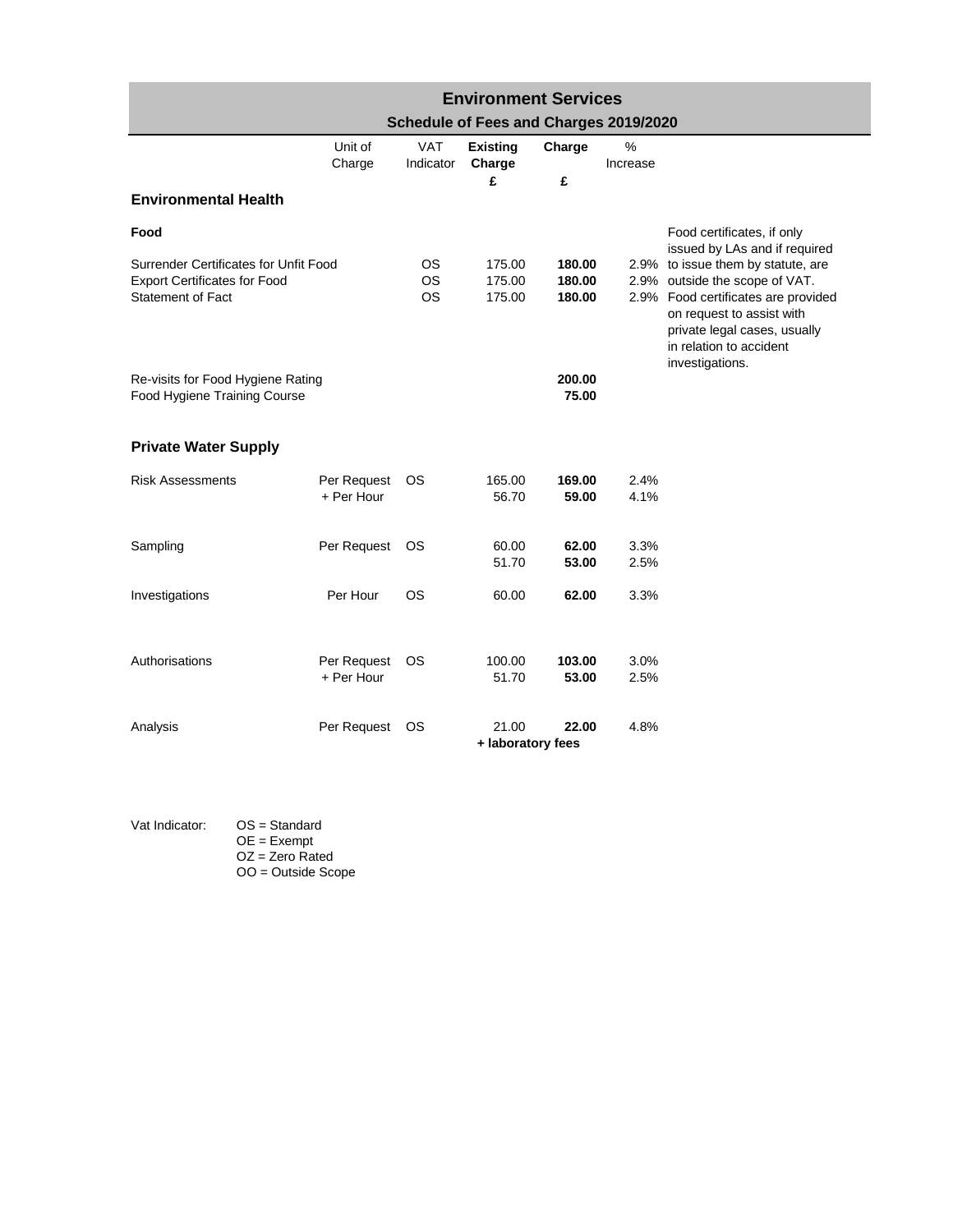| <b>Environment Services</b>                                   |               |            |                                        |        |          |                                                                                                                                                                         |  |  |  |
|---------------------------------------------------------------|---------------|------------|----------------------------------------|--------|----------|-------------------------------------------------------------------------------------------------------------------------------------------------------------------------|--|--|--|
|                                                               |               |            | Schedule of Fees and Charges 2019/2020 |        |          |                                                                                                                                                                         |  |  |  |
|                                                               | Unit of       | <b>VAT</b> | <b>Existing</b>                        | Charge | %        |                                                                                                                                                                         |  |  |  |
|                                                               | Charge        | Indicator  | Charge<br>£                            | £      | Increase |                                                                                                                                                                         |  |  |  |
| <b>Animal Control</b>                                         |               |            |                                        |        |          |                                                                                                                                                                         |  |  |  |
|                                                               |               |            |                                        |        |          |                                                                                                                                                                         |  |  |  |
| <b>Stray Dogs</b>                                             | Per Occasion  | OO.        | 25.00                                  | 25.00  |          | 0.0% Statutory fee plus kennelling<br>and vet's costs extra                                                                                                             |  |  |  |
| <b>Rats and Mice</b><br>Domestic #                            | Per Treatment | ОS         | 70.00                                  | 75.00  |          | 7.1% Rodent treatments are for a                                                                                                                                        |  |  |  |
| Domestic - Call out                                           |               | <b>OS</b>  | 35.00                                  | 40.00  |          | 14.3% single domestic property,                                                                                                                                         |  |  |  |
| Reduced Charge *                                              |               | <b>OS</b>  | 35.00                                  | 40.00  |          | 14.3% including immediate gardens                                                                                                                                       |  |  |  |
| Reduced Charge Call out *                                     |               | <b>OS</b>  | 17.50                                  | 20.00  |          | 14.3% and grounds, occupied by                                                                                                                                          |  |  |  |
| Commercial                                                    | Per Hour      | <b>OS</b>  | 70.00                                  | 75.00  |          | 7.1% one family.                                                                                                                                                        |  |  |  |
| Commercial - Call out                                         |               | <b>OS</b>  | 35.00                                  | 40.00  |          | 14.3% Additional charges may be                                                                                                                                         |  |  |  |
|                                                               |               |            |                                        |        |          | made if: the property is<br>occupied by more than one<br>family, or if further visits<br>are required, or if<br>outbuildings, stables or land<br>where domestic pets or |  |  |  |
|                                                               |               |            |                                        |        |          | livestock are present.                                                                                                                                                  |  |  |  |
| <b>Wasps</b>                                                  |               |            |                                        |        |          |                                                                                                                                                                         |  |  |  |
| Domestic                                                      | Per Visit     | <b>OS</b>  | 62.00                                  | 65.00  |          | 4.8% Additional nests at the same                                                                                                                                       |  |  |  |
| Domestic - Call out                                           |               | <b>OS</b>  | 30.00                                  | 35.00  | 16.7%    | time, +50% for each nest                                                                                                                                                |  |  |  |
| Reduced Charge *                                              | Per Visit     | <b>OS</b>  | 30.00                                  | 35.00  | 16.7%    |                                                                                                                                                                         |  |  |  |
| Reduced Charge Call out *                                     |               | OS         | 15.00                                  | 20.00  | 33.3%    |                                                                                                                                                                         |  |  |  |
| Commercial                                                    | Per Hour      | OS         | 62.00                                  | 65.00  | 4.8%     |                                                                                                                                                                         |  |  |  |
| Commercial - Call out                                         |               | <b>OS</b>  | 30.00                                  | 35.00  | 16.7%    |                                                                                                                                                                         |  |  |  |
| Casual Treatments / Other Insects                             |               |            |                                        |        |          |                                                                                                                                                                         |  |  |  |
| (Including Fleas)                                             |               |            |                                        |        |          |                                                                                                                                                                         |  |  |  |
| Fleas                                                         | Per Visit     | ОS         | 75.00                                  | 80.00  |          | 6.7% Charges are for up to a                                                                                                                                            |  |  |  |
| Reduced charge*                                               | Per Visit     | <b>OS</b>  | 37.50                                  | 40.00  |          | 6.7% standard 3 bedroom house.                                                                                                                                          |  |  |  |
| <b>Bed Bugs</b>                                               | Per Visit     | <b>OS</b>  | 75.00                                  | 80.00  |          | 6.7% Additional rooms are                                                                                                                                               |  |  |  |
| Reduced charge*                                               | Per Visit     | <b>OS</b>  | 37.50                                  | 40.00  |          | 6.7% charged at £17.50 each.                                                                                                                                            |  |  |  |
| Cockroaches                                                   | Per Visit     | <b>OS</b>  | 75.00                                  | 80.00  | 6.7%     |                                                                                                                                                                         |  |  |  |
| Reduced charge*                                               | Per Visit     | <b>OS</b>  | 37.50                                  | 40.00  | 6.7%     |                                                                                                                                                                         |  |  |  |
| <b>Cluster Flies</b>                                          | Per Visit     | ОS         | 104.00                                 | 110.00 | 5.8%     |                                                                                                                                                                         |  |  |  |
| Reduced charge*                                               | Per Visit     | OS         | 54.00                                  | 60.00  | 11.1%    |                                                                                                                                                                         |  |  |  |
| <b>Carpet Moths</b>                                           | Per Visit     | OS         | 104.00                                 | 110.00 | 5.8%     |                                                                                                                                                                         |  |  |  |
| Reduced charge*                                               | Per Visit     | OS         | 54.00                                  | 60.00  | 11.1%    |                                                                                                                                                                         |  |  |  |
| Advice visits or callout<br>charge for missed<br>appointments | Per Visit     | OS         | 35.00                                  | 40.00  | 14.3%    |                                                                                                                                                                         |  |  |  |
| Pharoah's Ants                                                | Per Visit     | OS.        | Price subjec Price subject to survey   |        |          |                                                                                                                                                                         |  |  |  |
| <b>Squirrels</b>                                              |               |            |                                        |        |          |                                                                                                                                                                         |  |  |  |
| Squirrels                                                     |               | ОS         | 118.00                                 | 0.00   |          | -100.0% no longer offer                                                                                                                                                 |  |  |  |

The reduced charge will apply to those who can demonstrate to be in receipt of Income Support, Housing Benefit, Council Tax Relief (other than sole occupancy relief) or Disability Working Allowance or Disability Living Allowance.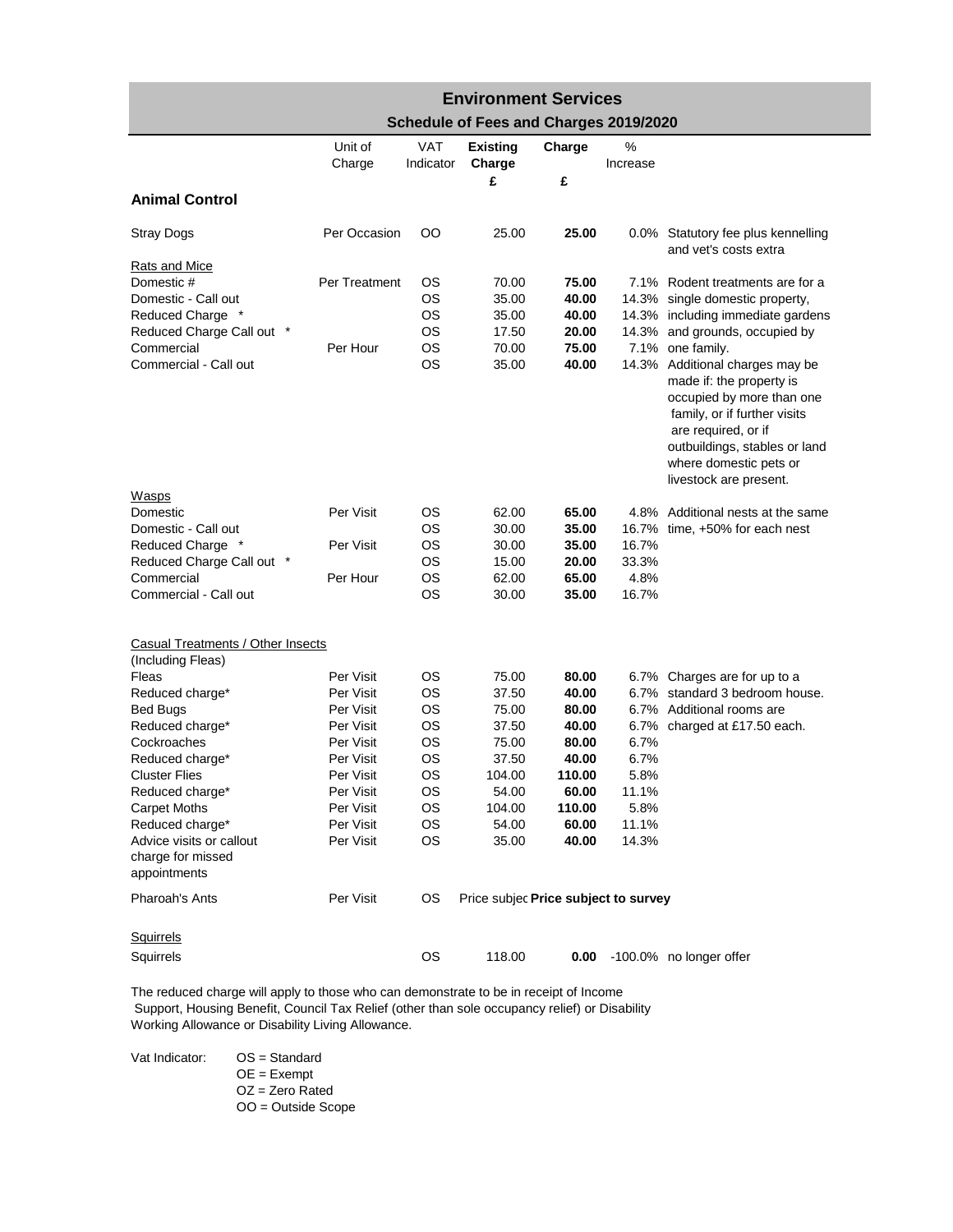| Environment                      |                                                                                                                        |         |            |          |                            |          |
|----------------------------------|------------------------------------------------------------------------------------------------------------------------|---------|------------|----------|----------------------------|----------|
|                                  | Schedule of Fees and Charges for 2019/2020                                                                             | Unit of | <b>VAT</b> | Existing | Proposed                   | %        |
|                                  |                                                                                                                        | Charge  | Indicator  | Charge   | Charge                     | Increase |
| <b>Licences</b>                  |                                                                                                                        |         |            | £        | £                          |          |
|                                  |                                                                                                                        |         |            |          |                            |          |
| <b>Animal Welfare</b>            |                                                                                                                        |         |            |          |                            |          |
|                                  | Boarding for Cats and Dogs - Kennels<br>Part A (Application and Renewal Fee)<br>Part B (Grant Fee)<br><b>Total Fee</b> |         |            |          | 384.00<br>300.00<br>684.00 |          |
|                                  |                                                                                                                        |         |            |          |                            |          |
|                                  | Boarding for Dogs - Home Boarding<br>Part A<br>Part B<br><b>Total Fee</b>                                              |         |            |          | 334.00<br>300.00<br>634.00 |          |
| Boarding for Dogs - Day Care     | Part A<br>Part B<br><b>Total Fee</b>                                                                                   |         |            |          | 384.00<br>300.00<br>684.00 |          |
| Breeding Dogs(excl vet fee)      |                                                                                                                        |         |            |          |                            |          |
|                                  | Part A<br>Part B<br><b>Total Fee</b>                                                                                   |         |            |          | 334.00<br>300.00<br>634.00 |          |
| Hiring Horses (excl vet fee)     |                                                                                                                        |         |            |          |                            |          |
| 1 - 8 horses                     | Part A<br>Part B                                                                                                       |         |            |          | 384.00<br>325.00           |          |
|                                  | <b>Total Fee</b>                                                                                                       |         |            |          | 709.00                     |          |
| $9 - 15$ horses                  | Part A<br>Part B<br><b>Total Fee</b>                                                                                   |         |            |          | 459.00<br>325.00<br>784.00 |          |
| Over 15 horses                   | Part A<br>Part B                                                                                                       |         |            |          | 534.00<br>325.00           |          |
|                                  | <b>Total Fee</b>                                                                                                       |         |            |          | 859.00                     |          |
| Selling Animals as Pets          | Part A<br>Part B<br><b>Total Fee</b>                                                                                   |         |            |          | 334.00<br>300.00<br>634.00 |          |
| <b>Exhibition of Animals</b>     | Part A<br>Part B<br><b>Total Fee</b>                                                                                   |         |            |          | 334.00<br>300.00<br>634.00 |          |
|                                  | For each additional activity (to the main activity) the fee is half the standard application and grant fee.            |         |            |          |                            |          |
| Each additional inspection/visit |                                                                                                                        |         |            |          | 150.00                     |          |
| Each advisory visit              |                                                                                                                        |         |            |          | 150.00                     |          |
|                                  | Variation to the licence (incusive of one visit)                                                                       |         |            |          | 200.00                     |          |
|                                  | Re-evaluation of rating (inclusive of one visit)                                                                       |         |            |          | 200.00                     |          |

Variations to reduce licensable activities/numbers of animals 75.00 Transfer due to death of licensee 75.00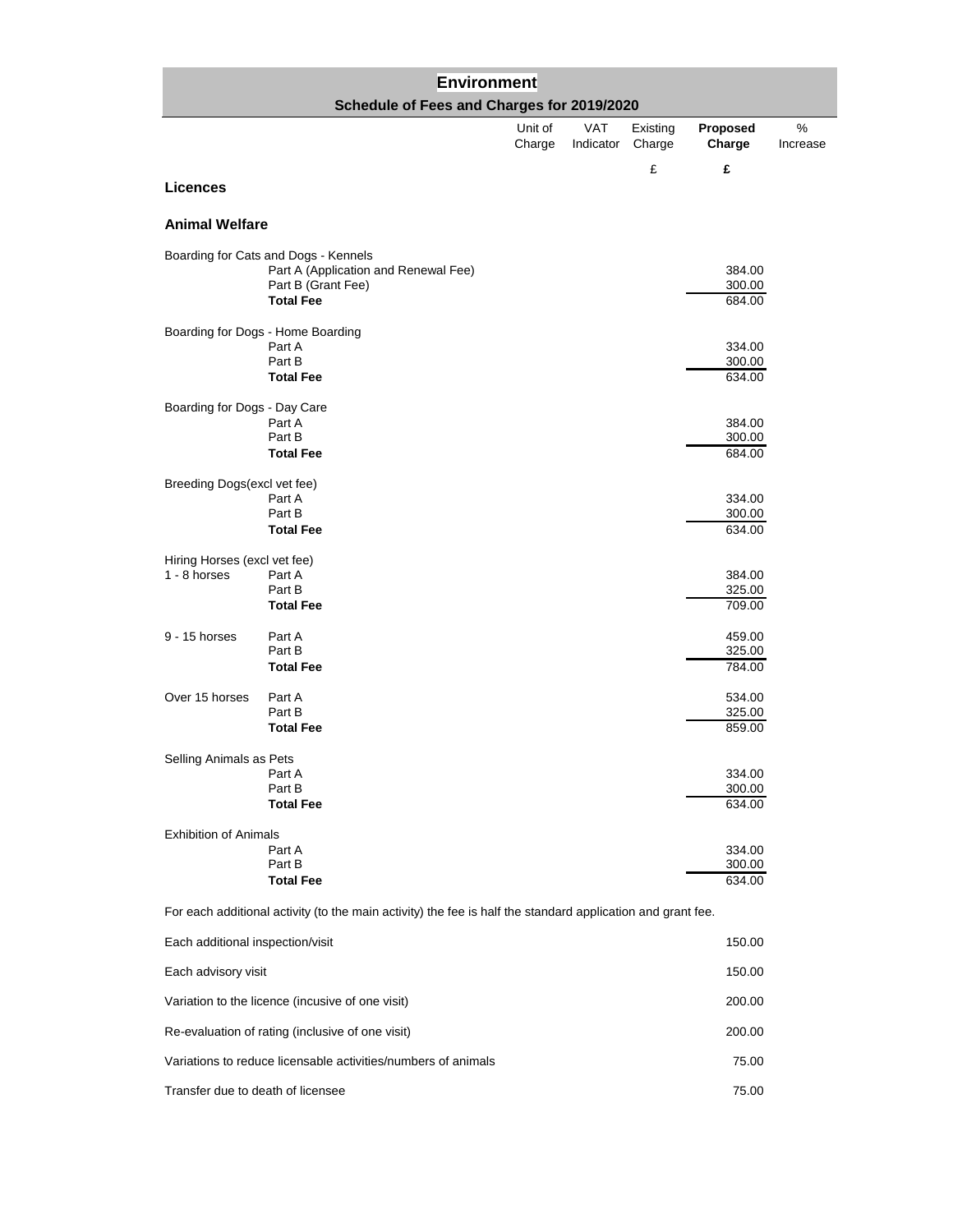## **Environment Schedule of Fees and Charges for 2019/2020**

|                                              | Unit of<br>Charge                      | <b>VAT</b><br>Indicator | Existing<br>Charge | Proposed<br>Charge | %<br>Increase |
|----------------------------------------------|----------------------------------------|-------------------------|--------------------|--------------------|---------------|
|                                              |                                        |                         | £                  | £                  |               |
| Riding Establishments - 1 to 8 Horses        | Annual                                 | OO                      | 310.00             |                    | $-100.0%$     |
| Riding Establishments - 9 to 15 Horses       | Annual                                 | OO                      | 460.00             |                    | $-100.0%$     |
| Riding Establishments - Over 15 Horses       | Annual                                 | OO                      | 620.00             |                    | $-100.0%$     |
| Animal Boarding Establishments               |                                        |                         |                    |                    |               |
| a) Non-home Boarding                         | Annual                                 | OO                      | 280.00             |                    | $-100.0%$     |
| b) Home Boarding                             | Annual                                 | OO                      | 200.00             |                    | $-100.0%$     |
| Dangerous Wild Animals                       | 2-yearly                               | OO                      | 210.00             |                    | $-100.0%$     |
| Zoos                                         | 4-yearly                               | OO                      | 1,100.00           |                    | $-100.0%$     |
| Pet Shops                                    | Annual                                 | OO                      | 220.00             |                    | $-100.0%$     |
| Other                                        |                                        |                         |                    |                    |               |
| Cosmetic Piercing, Electrolysis, Acupuncture | per premise                            | OO                      | 200.00             | 200.00             | 0.0%          |
| Cosmetic Piercing, Electrolysis, Acupuncture | per person<br>combined<br>fee for      | OO                      | 200.00             | 200.00             | 0.0%          |
| Cosmetic Piercing, Electrolysis, Acupuncture | premises<br>and<br>personal<br>licence | OO                      | 290.00             | 290.00             | 0.0%          |
| Tattooing                                    | per premise                            | OO                      | 220.00             | 220.00             | 0.0%          |
| Tattooing                                    | per person<br>combined<br>fee for      | OO                      | 220.00             | 220.00             | 0.0%          |
| Tattooing                                    | premises<br>and<br>personal<br>licence | OO                      | 310.00             | 310.00             | 0.0%          |
| Semi-permanent skin colouring                | per<br>premises                        | OO                      | 220.00             | 220.00             | 0.0%          |
| Semi-permanent skin colouring                | per person<br>combined<br>fee for      | OO                      | 220.00             | 220.00             | 0.0%          |
| Semi-permanent skin colouring                | premises<br>and<br>personal<br>licence | OO                      | 310.00             | 310.00             | 0.0%          |
| <b>Street Trading</b>                        |                                        |                         |                    |                    |               |
| a) Sole Trader                               | Annual                                 | OO                      | 290.00             | 290.00             | 0.0%          |
| b) Schedule 2 event - up to 50 traders       | Annual                                 | OO                      | 300.00             | 300.00             | 0.0%          |
| c) Schedule 2 event - 51 or more traders     | Annual                                 | OO                      | 230.00             | 230.00             | 0.0%          |
| d) Schedule 2 event - up to 50 traders       | Single Event                           | OO                      | 140.00             | 140.00             | 0.0%          |
| e) Schedule 2 event - 51 or more traders     | Single Event                           | OO                      | 150.00             | 150.00             | 0.0%          |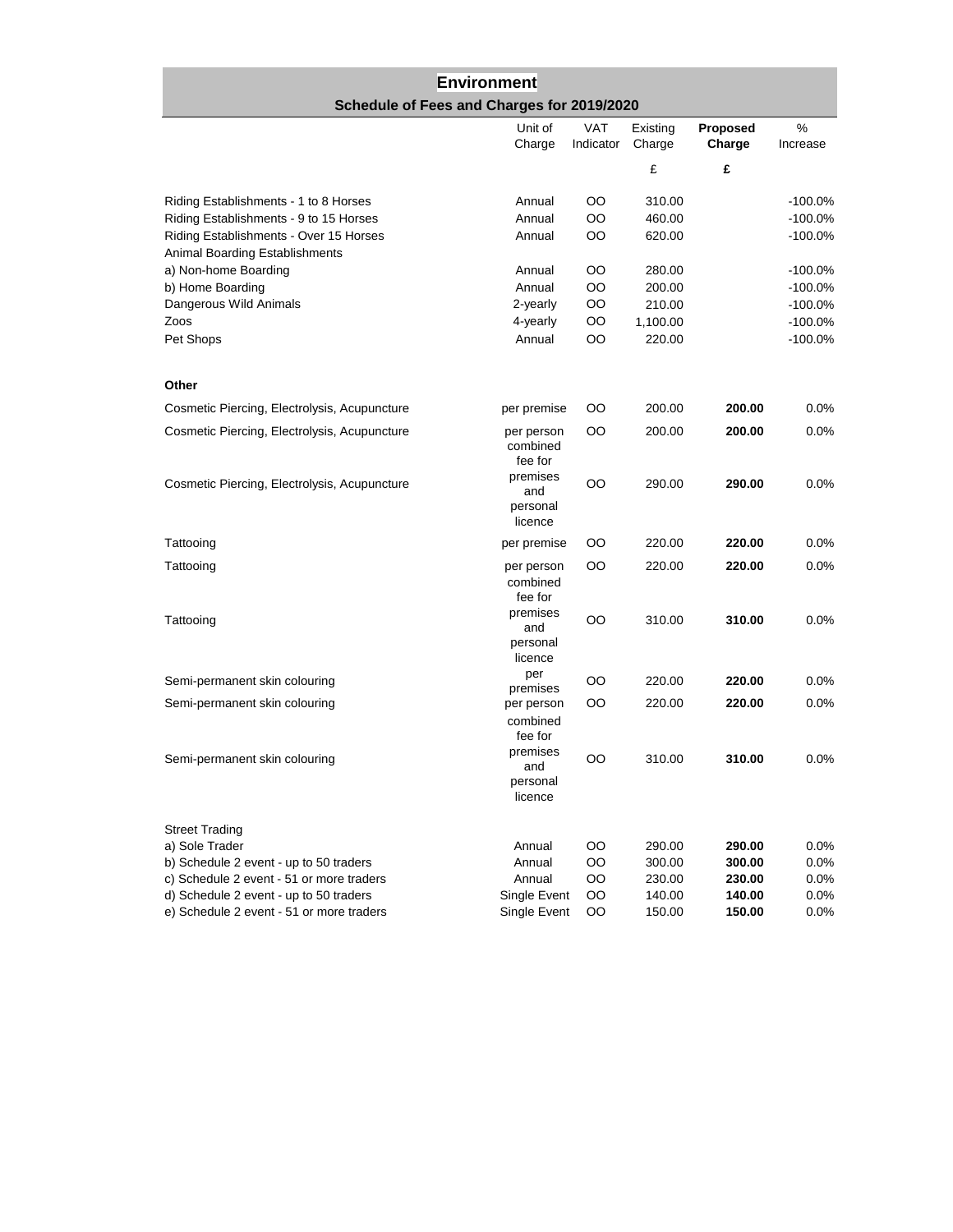## **Environment Schedule of Fees and Charges for 2019/2020**

|                                   | Unit of<br>Charge | <b>VAT</b><br>Indicator | Existing<br>Charge | <b>Proposed</b><br>Charge | %<br>Increase |
|-----------------------------------|-------------------|-------------------------|--------------------|---------------------------|---------------|
|                                   |                   |                         | £                  | £                         |               |
| Scrap Metal Dealers Licence       |                   |                         |                    |                           |               |
| a) Site - new application         |                   | OO.                     | 470.00             | 470.00                    | $0.0\%$       |
| b) Site - renewal                 |                   | <sub>00</sub>           | 270.00             | 270.00                    | $0.0\%$       |
| c) Site to collectors - variation |                   | $_{\rm OO}$             | 410.00             | 410.00                    | $0.0\%$       |
| d) Collectors - new application   |                   | OO                      | 430.00             | 430.00                    | $0.0\%$       |
| e) Collectors - renewal           |                   | <sub>00</sub>           | 230.00             | 230.00                    | $0.0\%$       |
| f) Collectors to Site - variation |                   | <sub>00</sub>           | 470.00             | 470.00                    | $0.0\%$       |

**Please Note:**

**All of these fees are subject to consideration by the licensing regulatory committee of consultation responses.**

| Hackney Carriage - Vehicles (not adapted) *                                                     |                  |           |                 |                 |              |
|-------------------------------------------------------------------------------------------------|------------------|-----------|-----------------|-----------------|--------------|
| - less than 5 years old                                                                         | Annual           | OO        | 284.00          | 291.00          | 2.5%         |
| - 5 years old and over - first 6 months                                                         |                  | OO        | 284.00          | 291.00          | 2.5%         |
| - 5 years old and over - second 6 months                                                        |                  | OO        | 82.00           | 84.00           | 2.4%         |
| Hackney Carriage - Vehicles (adapted) *                                                         |                  |           |                 |                 |              |
| - under 5 years old                                                                             | Annual           | OO        | 102.00          | 105.00          | 2.9%         |
| - 5 years old and over - first 6 months                                                         |                  | OO        | 102.00          | 105.00          | 2.9%         |
| - 5 years old and over - second 6 months                                                        |                  | OO        | 82.00           | 84.00           | 2.4%         |
| <b>Missed Appointments (Vehicle Test)</b>                                                       | Per Test         | OO.       | 70.00           | 72.00           | 2.9%         |
| Re-testing of vehicles following failure                                                        | Per Test         | <b>OS</b> | 70.00           | 72.00           | 2.9%         |
| Private Hire - Operators - renewal (5 vehicles and less)                                        | 5 years          | OO        | 125.00          | 128.00          | 2.4%         |
| Private Hire - Operators - renewal (more than 5 vehicles)                                       | 5 years          | OO        | 171.00          | 176.00          | 2.9%         |
| Private Hire - New Operators (5 vehicles and less)                                              | 5 years          | OO        | 146.00          | 150.00          | 2.7%         |
| Private Hire - New Operators (more than 5 vehicles)                                             | 5 years          | OO        | 192.00          | 197.00          | 2.6%         |
| Private Hire - New Operators (5 vehicles and less)                                              | 5 years          | OO.       | 215.00          | 221.00          | 2.8%         |
| Private Hire -New Operators (more than 5 vehicles)                                              | 5 years          | OO        | 261.00          | 268.00          | 2.7%         |
| Private Hire - Vehicles (not adapted) *                                                         | Annual           |           |                 |                 |              |
| - under 5 years old                                                                             | Annual           | OO        | 284.00          | 291.00          | 2.5%         |
| - 5 years and over - first 6 months                                                             |                  | OO        | 281.00          | 288.00          | 2.5%         |
| - 5 years and over - second 6 months                                                            |                  | OO        | 82.00           | 84.00           | 2.4%         |
| Private Hire - Vehicles (adapted) *                                                             |                  |           |                 |                 |              |
| - under 5 years old                                                                             | Annual           | OO        | 102.00          | 105.00          | 2.9%         |
| - 5 years and over - first 6 months                                                             |                  | OO        | 102.00          | 105.00          | 2.9%         |
| - 5 years and over - second 6 months                                                            |                  | OO        | 82.00           | 84.00           | 2.4%         |
| Hackney carriage / private hire - New driver                                                    | 3 years          | OO        | 262.00          | 269.00          | 2.7%         |
| Hackney carriage / private hire licence renewal                                                 | 3 years          | OO        | 170.00          | 175.00          | 2.9%         |
| Hackney carriage / private hire - New driver<br>Hackney carriage / private hire licence renewal | 1 year<br>1 year | OO<br>OO  | 108.00<br>69.00 | 111.00<br>71.00 | 2.8%<br>2.9% |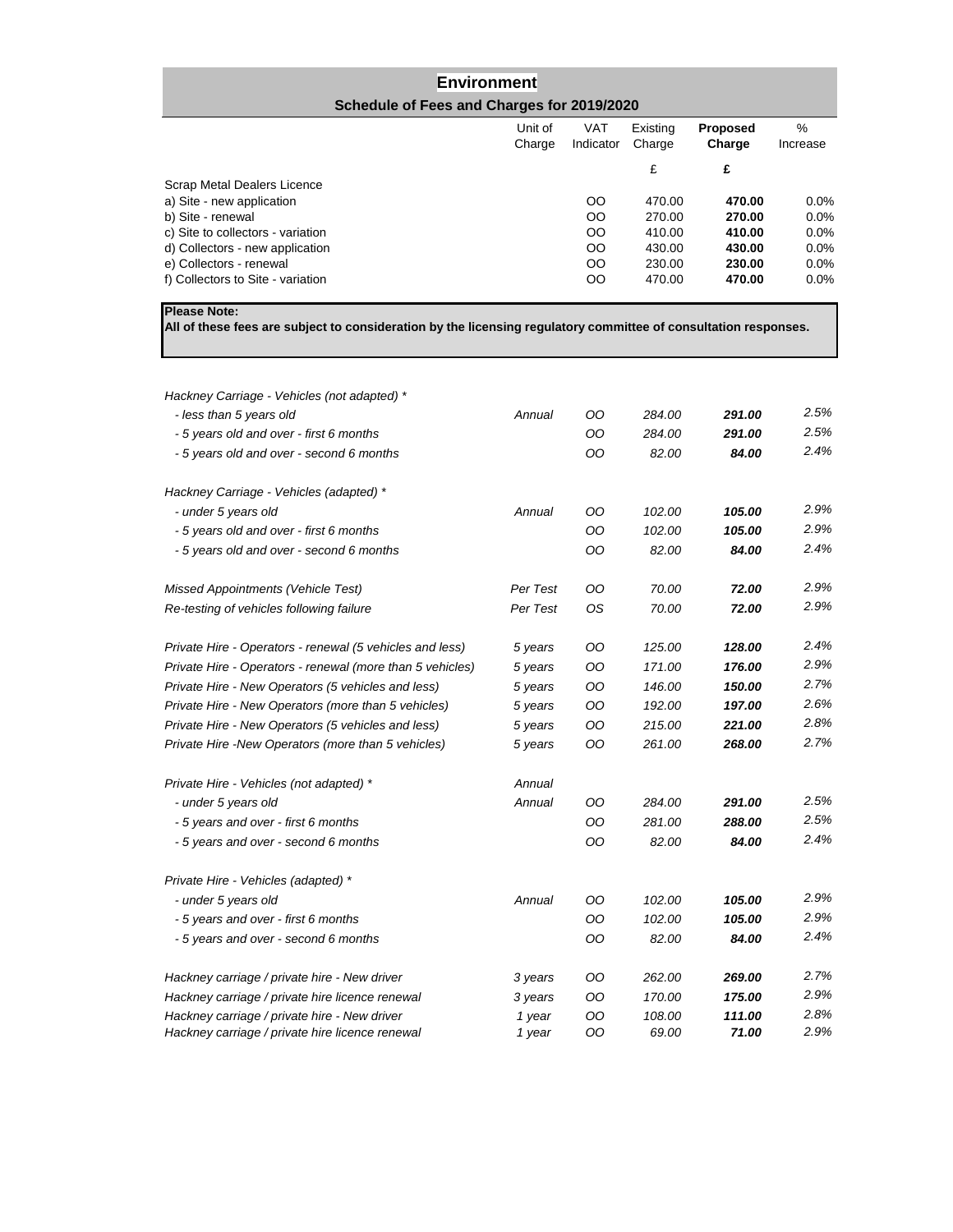## **Environment Schedule of Fees and Charges for 2019/2020**

|                                                                                     | Unit of<br>Charge     | <b>VAT</b><br>Indicator | Existing<br>Charge                     | Proposed<br>Charge                               | $\%$<br>Increase |
|-------------------------------------------------------------------------------------|-----------------------|-------------------------|----------------------------------------|--------------------------------------------------|------------------|
|                                                                                     |                       |                         | £                                      | £                                                |                  |
| Private Hire only - New driver                                                      | 3 years               | OO                      | 262.00                                 | 269.00                                           | 2.7%             |
| Private Hire only licence renewal                                                   | 3 years               | OO                      | 170.00                                 | 175.00                                           | 2.9%             |
| Private Hire only- New driver                                                       | 1 year                | OO                      | 108.00                                 | 111.00                                           | 2.8%             |
| Private Hire only licence renewal                                                   | 1 year                | OO                      | 69.00                                  | 71.00                                            | 2.9%             |
| Knowledge test                                                                      | Per Test              | OO                      | 70.00                                  | 72.00                                            | 2.9%             |
| Resit / non-attendance fee for Knowledge test                                       | Per Test              | OO                      | 70.00                                  | 72.00                                            | 2.9%             |
| Surrender and replacement of Hackney Carriage /                                     |                       | OO                      | 82.00                                  | 84.00                                            | 2.4%             |
| Private Hire Licence                                                                |                       |                         |                                        |                                                  |                  |
| Hackney Carriage and Private Hire                                                   |                       |                         |                                        |                                                  |                  |
| - Replacement plate bracket                                                         |                       | ΟS                      | 10.00                                  | 10.30                                            | 3.0%             |
| - New/Replacement plate & window disc                                               |                       | <b>OS</b>               | 20.00                                  | 20.50                                            | 2.5%             |
| - Replacement driver's badge                                                        |                       | OO                      | 10.00                                  | 10.30                                            | 3.0%             |
| - Change of address<br>Transfer of P/H to H/C (new badge, knowledge test and admin) |                       |                         | 10.00<br>90.00                         | 10.30<br>92.20                                   | 3.0%<br>2.4%     |
| Gambling Act 2005<br>- Including lotteries, permits, premises, etc                  | Various               |                         |                                        | Please see website for<br><i>individual</i> fees |                  |
| <b>Licensing Act 2003</b><br>- Personal                                             | New                   | OO                      | 37.00                                  | 37.00                                            | $0.0\%$          |
| - Premises                                                                          | Initial/Variation     | OO                      |                                        | Various depending on<br>rateable value           |                  |
| - Premises: Sex Establishment                                                       | from -according to RV | OO                      | 4,690.00                               | 4,690.00                                         | 0.0%             |
| - Premises                                                                          | <b>Annual Fee</b>     |                         | Various depending on<br>rateable value |                                                  |                  |
| - Premises                                                                          | DPS Variations, etc   | OO                      | 23.00                                  | 23.00                                            | 0.0%             |
| - Temporary Event Notice                                                            | Per Event             | OO                      | 21.00                                  | 21.00                                            | 0.0%             |
| Data Barring Service (previously CRB)                                               | Per Applicant         | OO                      | 50.00                                  | 60.00                                            | 20.0%            |

| Vat Indicator: | $OS = Standard$      |
|----------------|----------------------|
|                | $OE = Exempt$        |
|                | $OZ = Zero Rate$     |
|                | $OO = Outside$ Scope |
|                |                      |

### **Please Note:**

**All of these fees are subject to consideration by the licensing regulatory committee of consultation responses.**